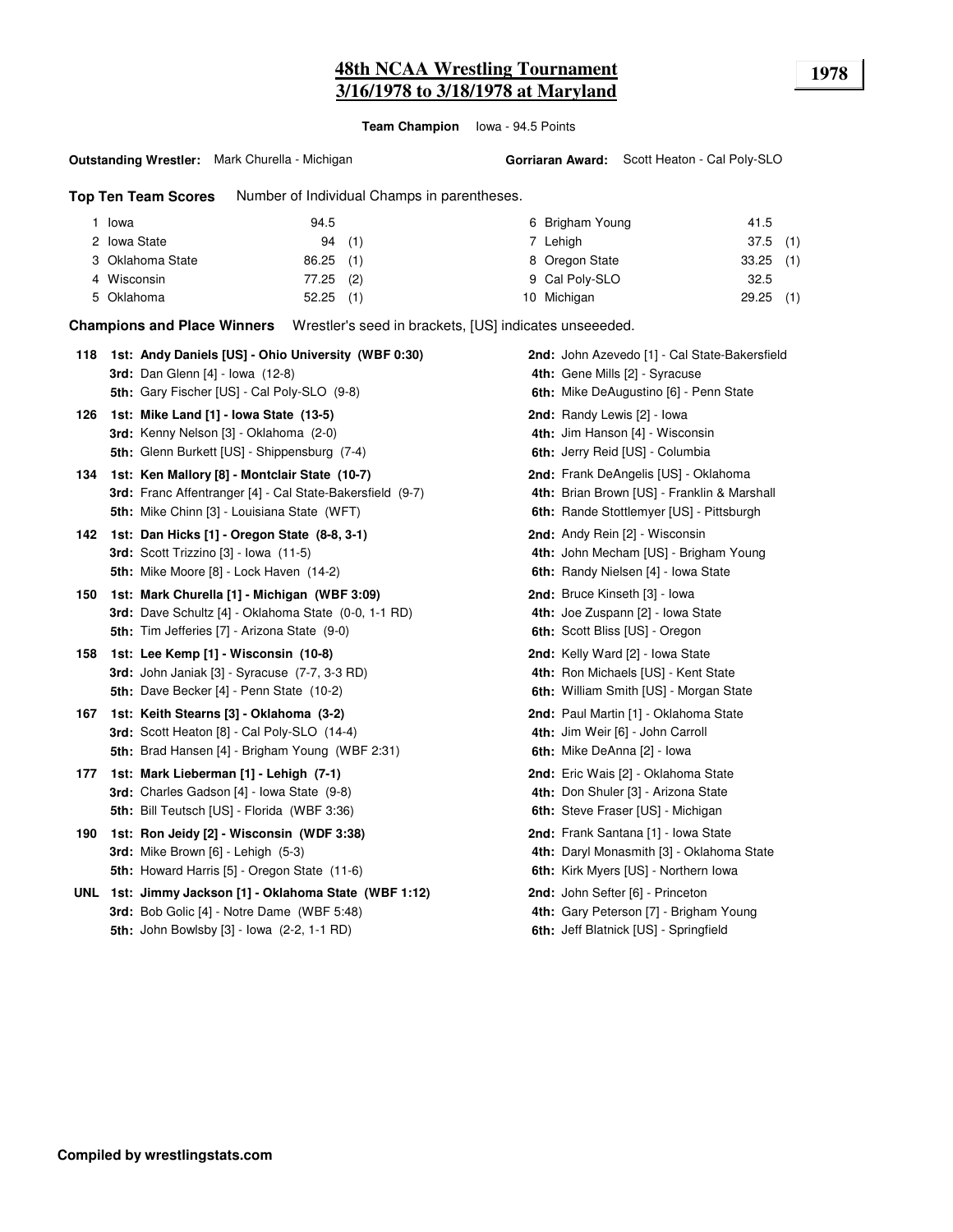| Jim Hansen, Minnesota                                    |                        |                    |                   |                        |
|----------------------------------------------------------|------------------------|--------------------|-------------------|------------------------|
| Greg Ely, Hofstra                                        | Greg Ely 1-0           |                    |                   |                        |
| Steve Bastianelli, Lehigh                                | Dan Glenn 7-4          | Dan Glenn 10-2     |                   | 118 Weight Class       |
| Dan Glenn, Iowa [4]                                      |                        |                    |                   |                        |
| Sam Orme, Brigham Young [5]                              |                        |                    | Dan Glenn 12-4    |                        |
| Joe Viola, Connecticut                                   | Sam Orme 12-7          |                    |                   |                        |
| Tracy Moore, Utah State                                  |                        | Sam Orme 4-1       |                   |                        |
| Henry Callie, Millersville                               | Henry Callie Fall 7:15 |                    |                   |                        |
| Bill Rosado, Arizona State                               |                        |                    |                   | John Azevedo 6-4       |
| Gary Fischer, Cal Poly-SLO                               | Gary Fischer 5-4       |                    |                   |                        |
| Kevin Nellis, Oklahoma State [8]                         | Tom Goodwin 9-7        | Gary Fischer 5-4   |                   |                        |
| Tom Goodwin, Washington State                            |                        |                    |                   |                        |
| Bill Hawley, Princeton                                   |                        |                    | John Azevedo 16-7 |                        |
| Bob Barber, Missouri                                     | Bob Barber 8-8, 5-1    |                    |                   |                        |
| John Azevedo, Cal State-Bakersfield [1]                  |                        | John Azevedo 14-4  |                   |                        |
| Gary Matlock, Illinois                                   | John Azevedo 4-1       |                    |                   |                        |
|                                                          |                        |                    |                   |                        |
|                                                          |                        |                    |                   | Andy Daniels Fall 0:30 |
| Gene Mills, Syracuse [2]                                 | Gene Mills 4-2         |                    |                   |                        |
| Dave Prehn, Northern Iowa                                |                        | Gene Mills 14-3    |                   |                        |
| Jay Liles, Bowling Green                                 | Jay Liles 21-6         |                    |                   |                        |
| Steve McKenna, Columbia                                  |                        |                    | Gene Mills 12-9   |                        |
| Bill DePaoli, California PA                              | Bill DePaoli 11-9      |                    |                   |                        |
| Steve Stalnaker, Tennessee                               |                        | Bryan Evans 8-5    |                   |                        |
| Glen Maxwell, Pittsburgh                                 | Bryan Evans 9-5        |                    |                   |                        |
| Bryan Evans, Oklahoma                                    |                        |                    |                   | Andy Daniels 15-7      |
| Andy Daniels, Ohio University                            | Andy Daniels Fall 3:14 |                    |                   |                        |
| Chuck Davis, Colorado                                    |                        | Andy Daniels 14-10 |                   |                        |
| Larry Cohen, Clemson                                     | Mike DeAugustino 6-3   |                    |                   |                        |
| Mike DeAugustino, Penn State [6]                         |                        |                    | Andy Daniels 7-6  |                        |
| Byron McGlathery, Tennessee-Chattanooga                  | Drew Krapf 12-3        |                    |                   |                        |
| Drew Krapf, Shippensburg<br>Pat Plourd, Oregon State [3] |                        | Drew Krapf 12-3    |                   |                        |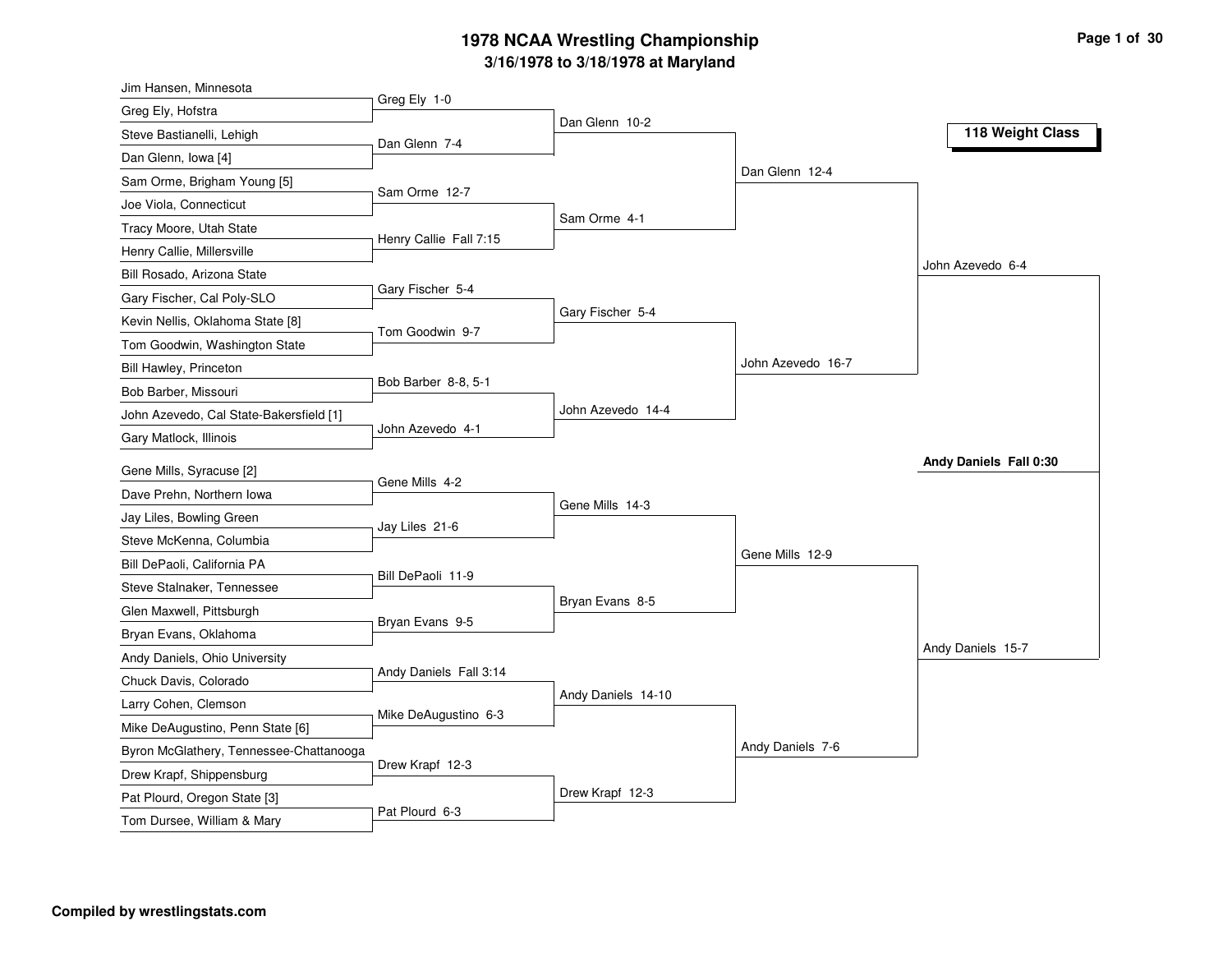| Bastianelli, Lehigh     |                       |                  |                  |                                             |
|-------------------------|-----------------------|------------------|------------------|---------------------------------------------|
|                         |                       |                  |                  | <b>118 Consolation Bracket</b>              |
|                         | Bastianelli 4-2       |                  |                  |                                             |
|                         |                       |                  |                  |                                             |
| Ely, Hofstra            |                       | Orme 11-1        |                  |                                             |
|                         | Orme, Brigham Young   |                  |                  |                                             |
|                         |                       |                  |                  |                                             |
|                         |                       |                  | Fischer 2-2, 2-0 |                                             |
| Barber, Missouri        |                       |                  |                  | Mills 13-3                                  |
|                         |                       |                  | Mills, Syracuse  |                                             |
|                         | Matlock 7-5           |                  |                  |                                             |
|                         |                       |                  |                  |                                             |
| Matlock, Illinois       |                       | Fischer 9-4      |                  |                                             |
|                         | Fischer, Cal Poly-SLO |                  |                  |                                             |
|                         |                       |                  |                  | Third Place: Dan Glenn, Iowa 12-8           |
|                         |                       |                  |                  | Fourth Place: Gene Mills, Syracuse          |
| Picozzi, Florida        |                       |                  |                  | Fifth Place: Gary Fischer, Cal Poly-SLO 9-8 |
|                         |                       |                  |                  |                                             |
|                         | Picozzi 9-8           |                  |                  | Sixth Place: Mike DeAugustino, Penn State   |
|                         |                       |                  |                  |                                             |
| Liles, Bowling Green    |                       | Picozzi 10-2     |                  |                                             |
|                         | Evans, Oklahoma       |                  |                  |                                             |
|                         |                       |                  |                  |                                             |
|                         |                       |                  | DeAugustino 13-7 |                                             |
| Davis, Colorado         |                       |                  |                  | Glenn 11-3                                  |
|                         |                       |                  | Glenn, Iowa      |                                             |
|                         | DeAugustino 15-2      |                  |                  |                                             |
|                         |                       |                  |                  |                                             |
| DeAugustino, Penn State |                       | DeAugustino 11-8 |                  |                                             |
|                         | Krapf, Shippensburg   |                  |                  |                                             |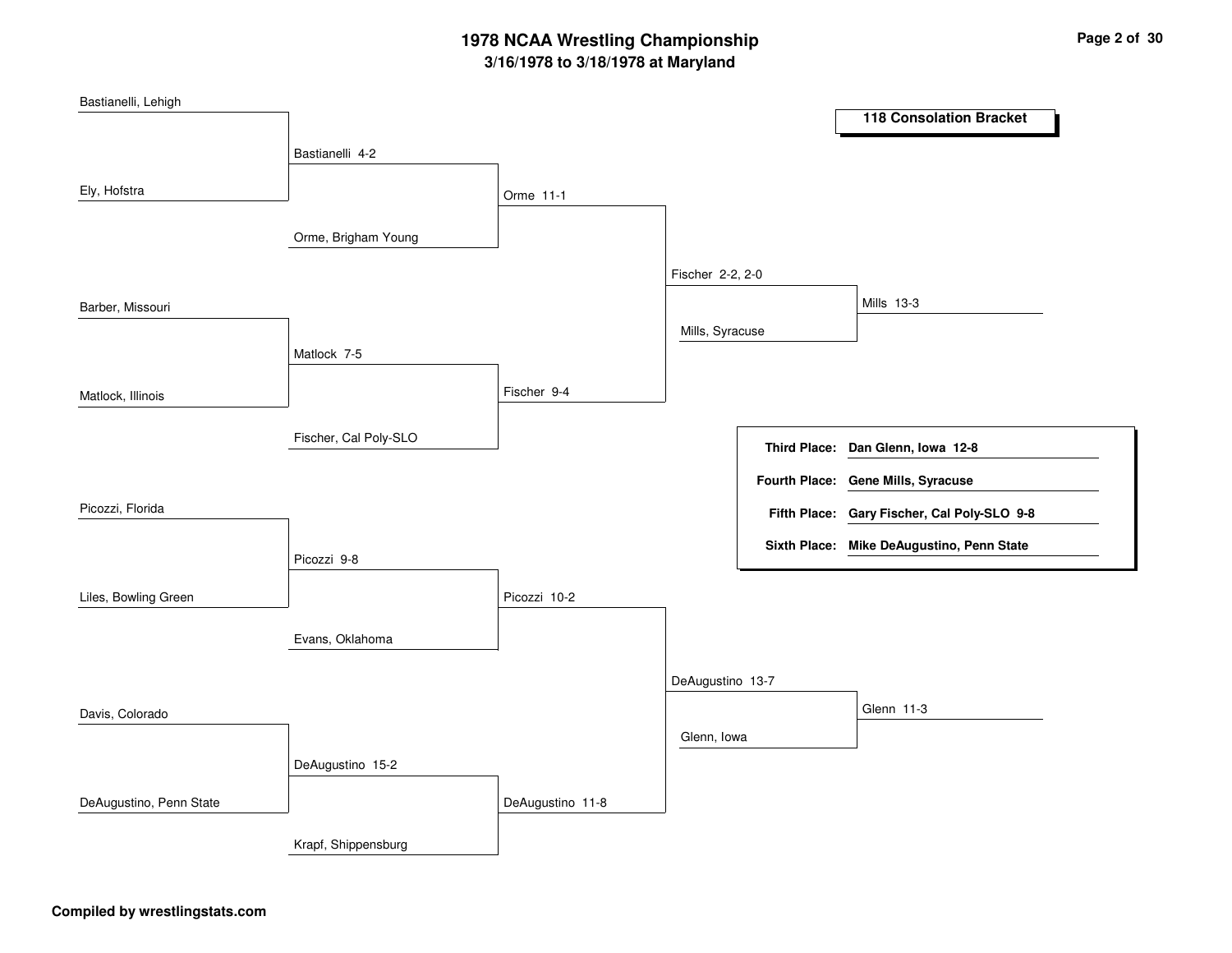**Championship Pigtail Bouts for 118**

| Bob Barber - Missouri                                        |                   |
|--------------------------------------------------------------|-------------------|
| Dave Ciardy - Indiana State                                  | Barber 7-4        |
| Tom Goodwin - Washington State                               |                   |
| Rob Wurm - Weber State                                       | Goodwin Fall 6:49 |
| Andy Daniels - Ohio University<br>Mark Jordine - Boise State | Daniels 19-7      |
| Bill DePaoli - California PA                                 | DePaoli 9-4       |
| Tom Husted - Wisconsin                                       |                   |
| Gene Mills - Syracuse                                        |                   |
| Mike Picozzi - Florida                                       | Mills 16-12       |
| Joe Viola - Connecticut                                      |                   |
| John Gross - SIU-Carbondale                                  | Viola Fall 4:59   |
| <b>Consolation Pigtail Bouts for 118</b>                     |                   |

Davis 4-3Chuck Davis - ColoradoMark Jordine - Boise State

Mike Picozzi - Florida

Picozzi Med FFTDave Prehn - Northern Iowa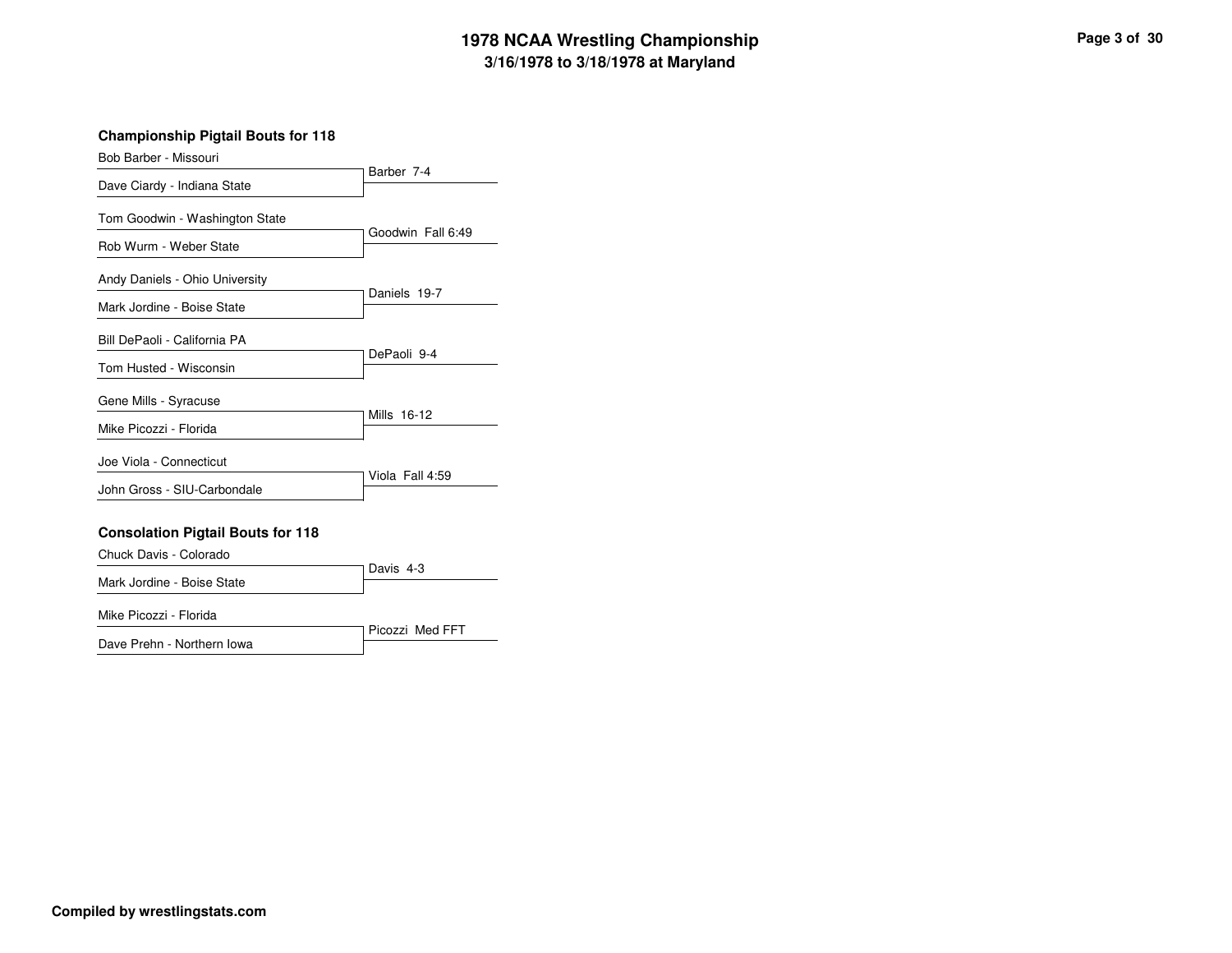| Joe Davidson, Rhode Island [5]       |                             |                        |                     |                       |
|--------------------------------------|-----------------------------|------------------------|---------------------|-----------------------|
| Mike Starr, Central Michigan         | Joe Davidson 6-3            |                        |                     |                       |
| Jose Martinez, Pittsburgh            |                             | Joe Davidson Fall 4:31 |                     | 126 Weight Class      |
| Lonnie Parker, Northern Illinois     | Jose Martinez 10-2          |                        |                     |                       |
| Jene Burris, Cal State-Chico         |                             |                        | Glenn Burkett 7-4   |                       |
| Jim Hanson, Wisconsin [4]            | Jim Hanson 11-9             |                        |                     |                       |
| Ricky Dellagatta, Kentucky           |                             | Glenn Burkett 4-2      |                     |                       |
| Glenn Burkett, Shippensburg          | Glenn Burkett 13-5          |                        |                     |                       |
| Vic Ritchey, Ohio State              |                             |                        |                     | Mike Land 19-4        |
| Mike Land, Iowa State [1]            | Mike Land Fall 3:42         |                        |                     |                       |
| Greg Shoemaker, East Stroudsburg     |                             | Mike Land DFT          |                     |                       |
| Mike Slyman, Missouri                | Greg Shoemaker 11-6         |                        |                     |                       |
| Sam Herriman, Augustana SD           |                             |                        | Mike Land Fall 7:55 |                       |
| Tom Diamond, Clarion                 | Sam Herriman 14-3           |                        |                     |                       |
| Juan Causey, Illinois                |                             | Juan Causey Fall 7:19  |                     |                       |
| Scott Hasson, Fresno State           | Juan Causey 11-6            |                        |                     |                       |
|                                      |                             |                        |                     | Mike Land 13-5        |
| Joaquin Maldonado, UCLA              | Joaquin Maldonado 8-8, 13-1 |                        |                     |                       |
| Marvin Gasner, Colorado              |                             | Randy Lewis Fall 5:59  |                     |                       |
| Jorge Leon, West Chester             | Randy Lewis Fall 6:56       |                        |                     |                       |
| Randy Lewis, Iowa [2]                |                             |                        | Randy Lewis 15-1    |                       |
| C.D. Mock, North Carolina [7]        | C.D. Mock 10-6              |                        |                     |                       |
| Mike Rossetti, College of New Jersey |                             | C.D. Mock 11-4         |                     |                       |
| Carl Mangrum, Washington             | Carl Mangrum 10-7           |                        |                     |                       |
| Tom Alexander, Colorado State        |                             |                        |                     | Randy Lewis Fall 3:08 |
| Boyer Lamar, Brigham Young           | Dave DiSabato 9-4           |                        |                     |                       |
| Dave DiSabato, Notre Dame            |                             | Jerry Reid 13-1        |                     |                       |
| Kenny Nelson, Oklahoma [3]           | Jerry Reid 6-5              |                        |                     |                       |
| Jerry Reid, Columbia                 |                             |                        | Jerry Reid 10-6     |                       |
| Ray Downey, Auburn                   | Tad Overmire 9-7            |                        |                     |                       |
| Tad Overmire, Cal Poly-SLO           |                             | Tad Overmire DFT       |                     |                       |
| Tim Moon, Northern Colorado [6]      | Guy Dugas 13-3              |                        |                     |                       |
| Guy Dugas, Syracuse                  |                             |                        |                     |                       |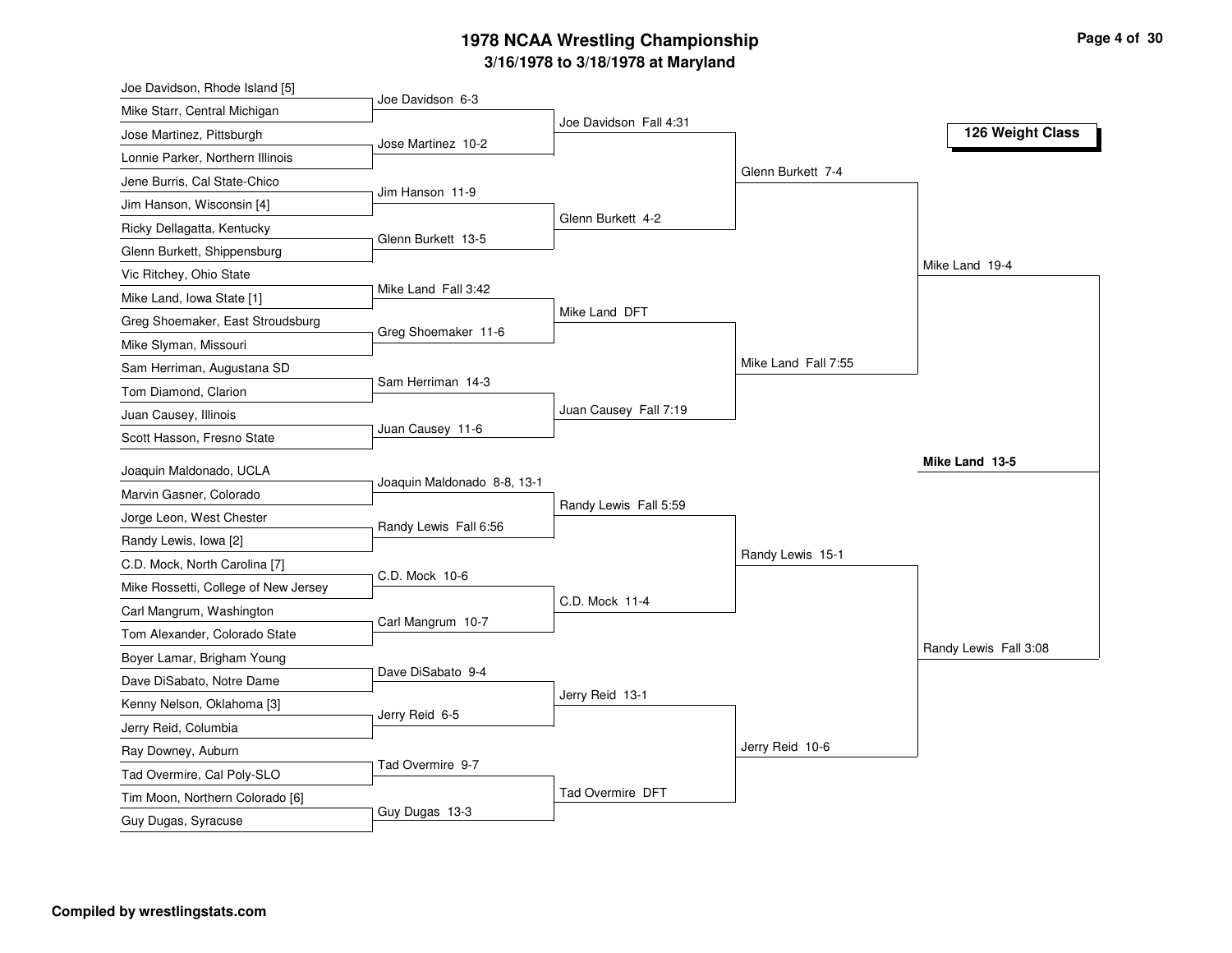| Dellagatta, Kentucky        |                        |               |                |                       |                                              |
|-----------------------------|------------------------|---------------|----------------|-----------------------|----------------------------------------------|
|                             |                        |               |                |                       | <b>126 Consolation Bracket</b>               |
|                             | Hanson 7-4             |               |                |                       |                                              |
| Hanson, Wisconsin           |                        |               |                |                       |                                              |
|                             |                        | Hanson 7-1    |                |                       |                                              |
|                             | Davidson, Rhode Island |               |                |                       |                                              |
|                             |                        |               | Hanson 5-0     |                       |                                              |
| Ritchey, Ohio State         |                        |               |                |                       | Hanson 4-0                                   |
|                             |                        |               | Reid, Columbia |                       |                                              |
|                             | Shoemaker 10-6         |               |                |                       |                                              |
| Shoemaker, East Stroudsburg |                        | Shoemaker 6-2 |                |                       |                                              |
|                             |                        |               |                |                       |                                              |
|                             | Causey, Illinois       |               |                |                       | Third Place: Kenny Nelson, Oklahoma 2-0      |
|                             |                        |               |                |                       | Fourth Place: Jim Hanson, Wisconsin          |
| Leon, West Chester          |                        |               |                |                       |                                              |
|                             |                        |               |                |                       | Fifth Place: Glenn Burkett, Shippensburg 7-4 |
|                             | Leon Med FFT           |               |                |                       | Sixth Place: Jerry Reid, Columbia            |
| Maldonado, UCLA             |                        | Mock 8-1      |                |                       |                                              |
|                             |                        |               |                |                       |                                              |
|                             | Mock, North Carolina   |               |                |                       |                                              |
|                             |                        |               | Nelson 4-0     |                       |                                              |
| Nelson, Oklahoma            |                        |               |                |                       | Nelson 10-1                                  |
|                             |                        |               |                | Burkett, Shippensburg |                                              |
|                             | Nelson 12-0            |               |                |                       |                                              |
| DiSabato, Notre Dame        |                        | Nelson 7-1    |                |                       |                                              |
|                             | Overmire, Cal Poly-SLO |               |                |                       |                                              |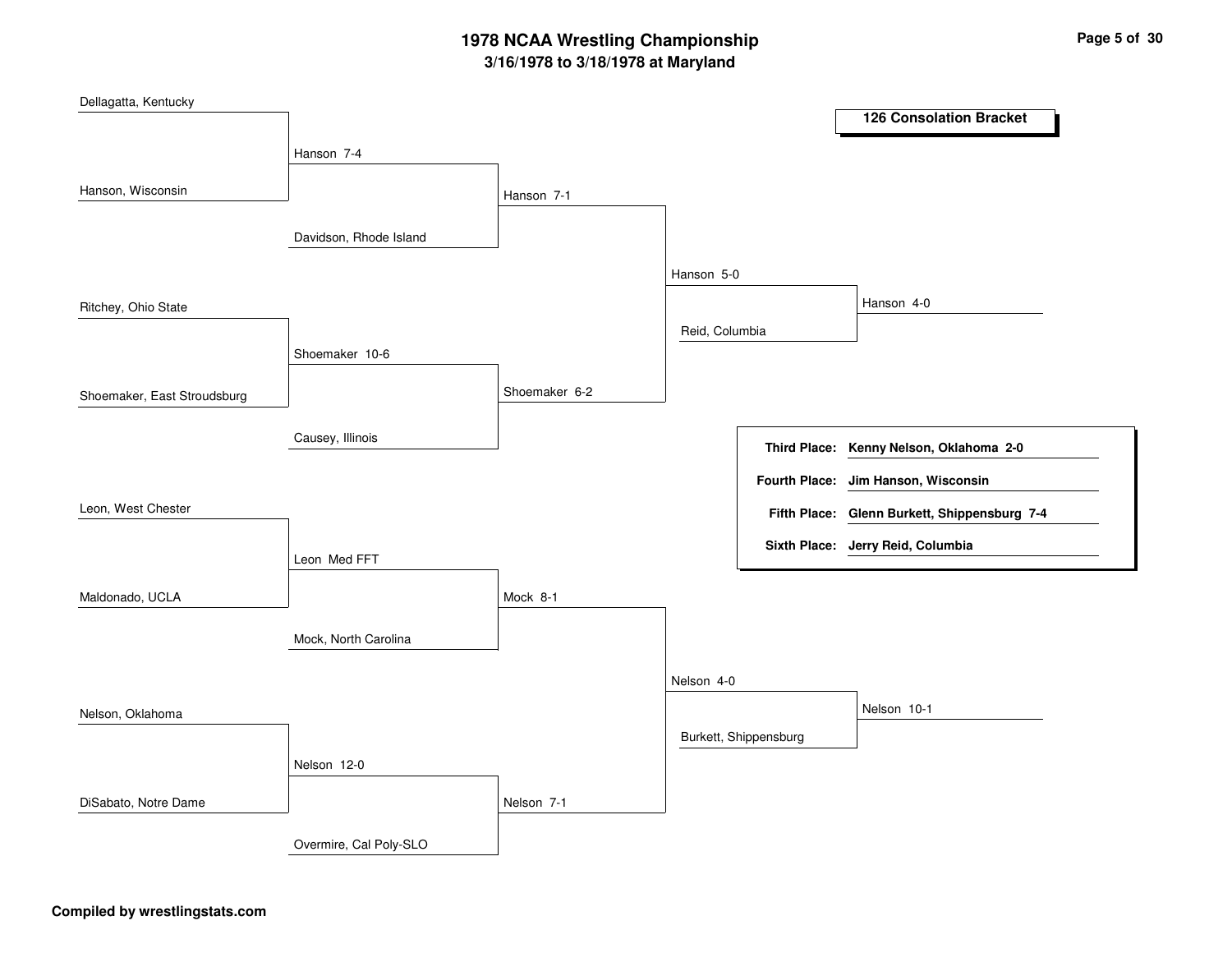### **Championship Pigtail Bouts for 126**

Joaquin Maldonado - UCLA

Maldonado 11-6Leon Madsen - Boise State

Tom Diamond - Clarion

Diamond 9-6Mike Bauer - Oregon State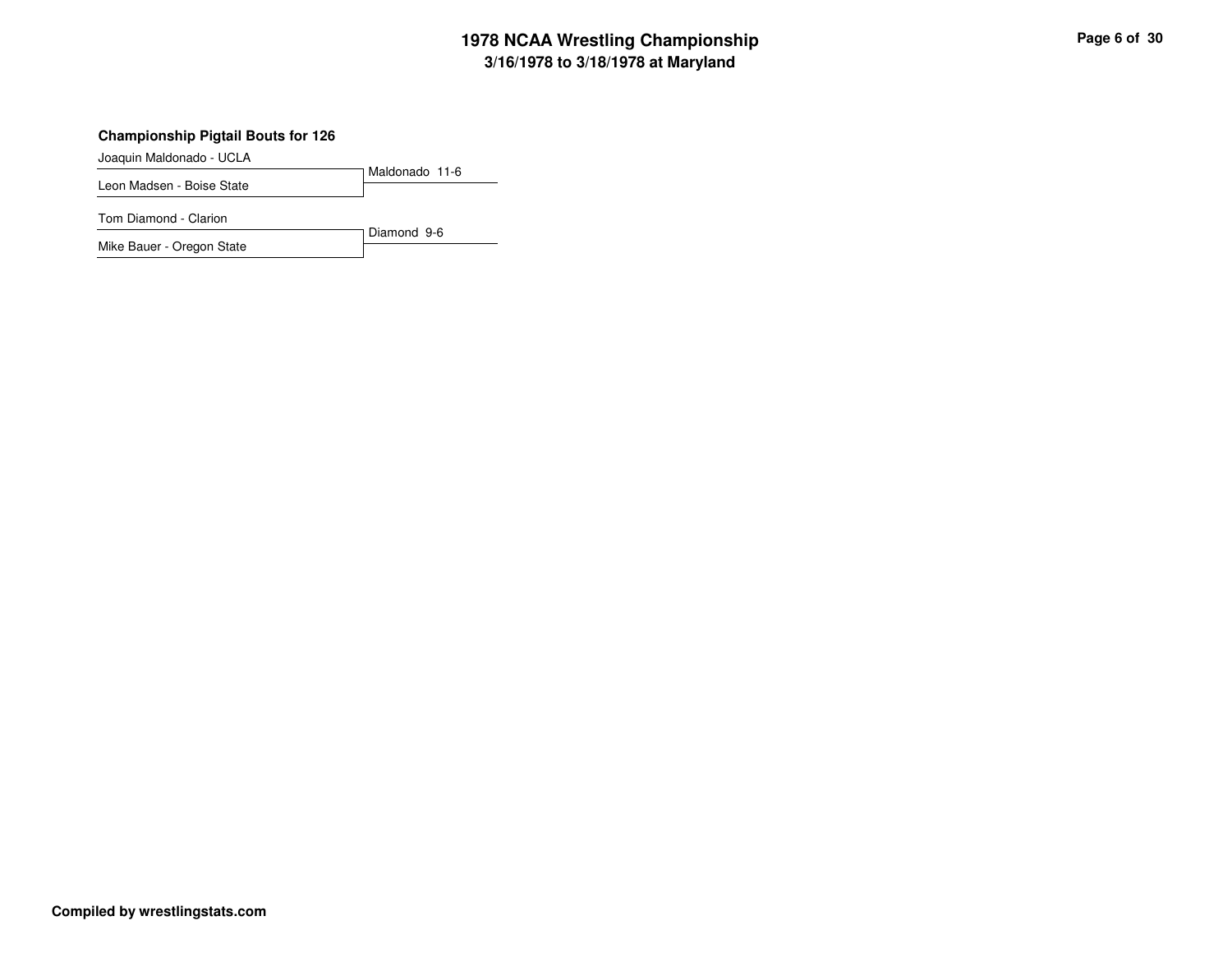| Butch Campbell, Temple                                                |                        |                              |                         |                      |
|-----------------------------------------------------------------------|------------------------|------------------------------|-------------------------|----------------------|
| Franc Affentranger, Cal State-Bakersfield [4]                         | Franc Affentranger DSQ | Franc Affentranger Fall 1:20 |                         |                      |
| Steve Silverberg, Virginia                                            | Steve Silverberg 8-2   |                              |                         | 134 Weight Class     |
| Mark Warner, Iowa State                                               |                        |                              |                         |                      |
| Rande Stottlemyer, Pittsburgh                                         |                        |                              | Franc Affentranger 11-4 |                      |
| Mike Mathies, Portland State [5]                                      | Rande Stottlemyer 11-7 |                              |                         |                      |
| Dave Blake, Arizona                                                   |                        | Rande Stottlemyer 12-7       |                         |                      |
| Mike Walsh, Michigan State                                            | Dave Blake 11-7        |                              |                         |                      |
| Frank Gilpin, New Mexico                                              |                        |                              |                         | Ken Mallory 8-8, 6-4 |
| Ken Mallory, Montclair State [8]                                      | Ken Mallory 15-6       |                              |                         |                      |
| Dennis Lewis, Ball State                                              |                        | Ken Mallory 15-6             |                         |                      |
| Tyrone Rose, Nevada-Las Vegas                                         | Tyrone Rose 13-3       |                              |                         |                      |
| Bill Walsh, Cleveland State                                           |                        |                              | Ken Mallory Fall 5:25   |                      |
| Lee Roy Smith, Oklahoma State [1]                                     | Bill Walsh 11-7        |                              |                         |                      |
| Ron Voss, Western Michigan                                            |                        | Bill Walsh 16-8              |                         |                      |
| Andy Zook, Millersville                                               | Ron Voss 19-7          |                              |                         |                      |
| Dan Cysewski, Indiana                                                 |                        |                              |                         | Ken Mallory 10-7     |
| Frank DeAngelis, Oklahoma                                             | Frank DeAngelis 10-2   |                              |                         |                      |
| Buddy Lee, Old Dominion                                               |                        | Frank DeAngelis 5-5, 2-2 Cr  |                         |                      |
| Steve Hunte, Iowa [2]                                                 | Steve Hunte Fall 6:57  |                              |                         |                      |
| Kurt Mock, Kentucky [7]                                               |                        |                              | Frank DeAngelis 10-6    |                      |
| Kevin Roesch, Princeton                                               | Kurt Mock Fall 7:10    |                              |                         |                      |
| Dane Ives, Missouri                                                   |                        | Kurt Mock 4-3                |                         |                      |
| Scott Arnel, Rhode Island                                             | Dane Ives 10-4         |                              |                         |                      |
| Ed Maisey, Brigham Young                                              |                        |                              |                         | Frank DeAngelis 15-8 |
| Dan Caballero, Oregon State                                           | Ed Maisey 5-1          |                              |                         |                      |
| Bobby Sparks, Washington                                              |                        |                              |                         |                      |
|                                                                       |                        | Ed Maisey 3-1                |                         |                      |
|                                                                       | Bobby Sparks 14-10     |                              |                         |                      |
| Tom Scotton, Bucknell [6]                                             |                        |                              | Brian Brown 6-3         |                      |
| Mike Chinn, Louisiana State [3]                                       | Mike Chinn 7-5         |                              |                         |                      |
| Les Standerfer, Northern Colorado<br>Brian Brown, Franklin & Marshall |                        | Brian Brown 4-3              |                         |                      |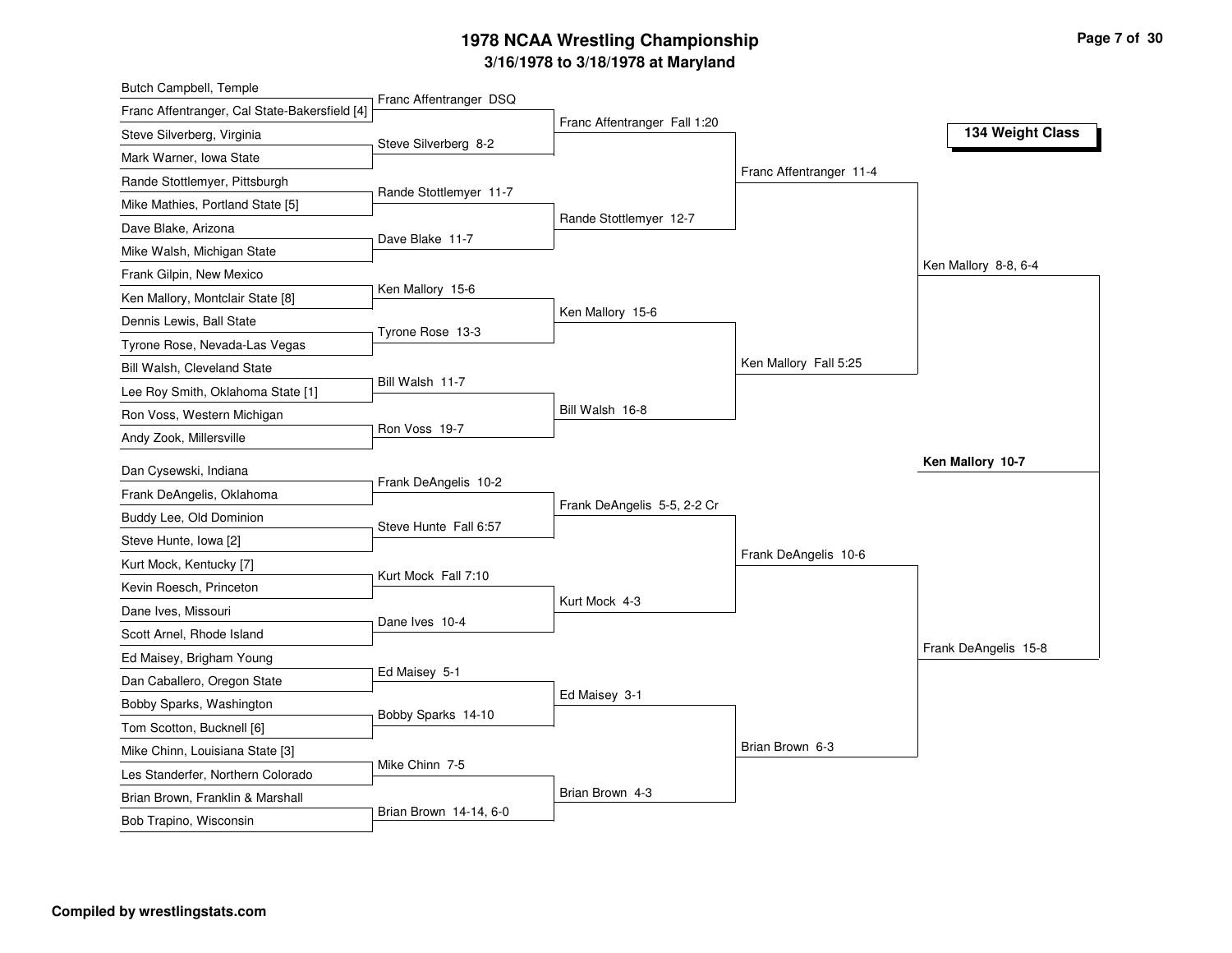| Campbell, Temple       |                         |                      |                                 |                                                            |
|------------------------|-------------------------|----------------------|---------------------------------|------------------------------------------------------------|
|                        |                         |                      |                                 | <b>134 Consolation Bracket</b>                             |
|                        | Silverberg Med FFT      |                      |                                 |                                                            |
| Silverberg, Virginia   |                         | Stottlemyer 5-5, 5-3 |                                 |                                                            |
|                        |                         |                      |                                 |                                                            |
|                        | Stottlemyer, Pittsburgh |                      |                                 |                                                            |
|                        |                         |                      | Stottlemyer 5-1                 |                                                            |
| Gilpin, New Mexico     |                         |                      |                                 | Brown 9-2                                                  |
|                        |                         |                      | Brown, Franklin & Marshall      |                                                            |
|                        | Rose 10-2               |                      |                                 |                                                            |
| Rose, Nevada-Las Vegas |                         | Rose Fall 5:08       |                                 |                                                            |
|                        |                         |                      |                                 |                                                            |
|                        | Walsh, Cleveland State  |                      |                                 | Third Place: Franc Affentranger, Cal State-Bakersfield 9-7 |
|                        |                         |                      |                                 | Fourth Place: Brian Brown, Franklin & Marshall             |
| Cysewski, Indiana      |                         |                      |                                 | Fifth Place: Mike Chinn, Louisiana State Med FFT           |
|                        | Hunte 16-1              |                      |                                 | Sixth Place: Rande Stottlemyer, Pittsburgh                 |
|                        |                         |                      |                                 |                                                            |
| Hunte, Iowa            |                         | Hunte DFT            |                                 |                                                            |
|                        |                         |                      |                                 |                                                            |
|                        |                         |                      |                                 |                                                            |
|                        |                         |                      | Chinn 5-2                       |                                                            |
| Chinn, Louisiana State |                         |                      |                                 | Affentranger 6-3                                           |
|                        |                         |                      | Affentranger, Cal State-Bakersf |                                                            |
|                        | Chinn 4-2               |                      |                                 |                                                            |
| Trapino, Wisconsin     |                         | Chinn 5-1            |                                 |                                                            |
|                        |                         |                      |                                 |                                                            |
|                        | Mock, Kentucky          |                      |                                 |                                                            |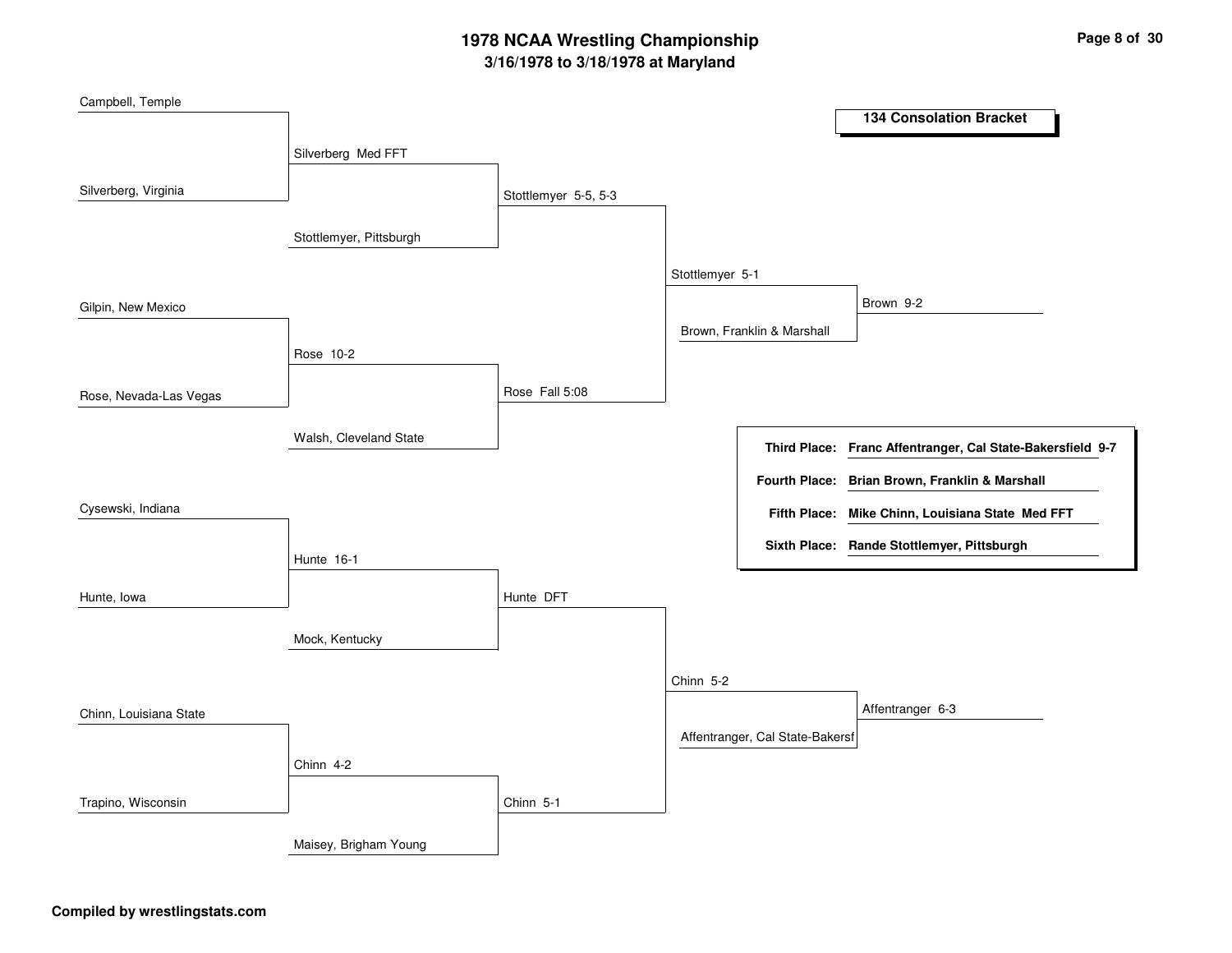#### **Championship Pigtail Bouts for 134**

Dan Cysewski - Indiana

Cysewski 9-8Art Haberman - FloridaMike Mathies - Portland State

Mathies Fall 3:28Brad Isom - Weber State

Lee Roy Smith - Oklahoma State

Smith Fall 3:46James Polsinelli - Appalachian State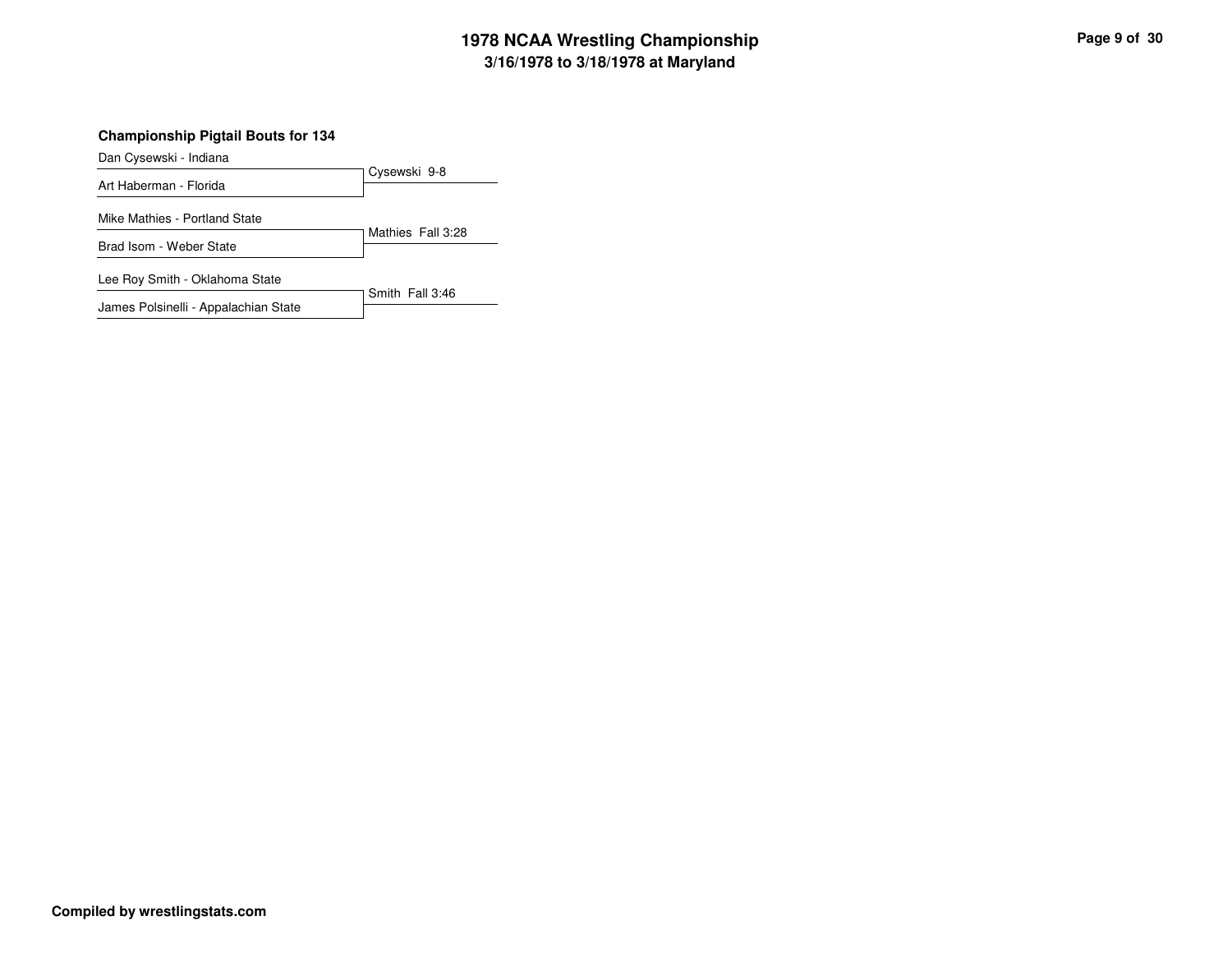| Kent Kraft, Northern Illinois                                |                         |                         |                        |                    |
|--------------------------------------------------------------|-------------------------|-------------------------|------------------------|--------------------|
| Steve Grubman, Princeton [5]                                 | Steve Grubman 4-3       |                         |                        |                    |
| Mike Pollock, Missouri                                       | Donald Moore 10-8       | Steve Grubman 8-2       |                        | 142 Weight Class   |
| Donald Moore, William & Mary                                 |                         |                         |                        |                    |
| Larry Buckner, Nevada-Las Vegas                              |                         |                         | Randy Nielsen 7-7, 4-0 |                    |
| Frank Pucino, Rhode Island                                   | Larry Buckner 12-11     |                         |                        |                    |
| Randy Nielsen, Iowa State [4]                                |                         | Randy Nielsen Fall 4:32 |                        |                    |
| Alex Riccomini, Northwestern                                 | Randy Nielsen Fall 3:53 |                         |                        |                    |
| Paul Hibbs, SIU-Carbondale                                   |                         |                         |                        | Dan Hicks 9-7      |
| Tim Welch, Auburn                                            | Tim Welch 14-7          |                         |                        |                    |
| Dan Hicks, Oregon State [1]                                  |                         | Dan Hicks 8-4           |                        |                    |
| Greg Drenik, Cleveland State                                 | Dan Hicks 13-5          |                         |                        |                    |
| Charles Shelton, Oklahoma State                              |                         |                         | Dan Hicks 13-2         |                    |
| Bob Harwick, Virginia                                        | Charles Shelton 15-8    |                         |                        |                    |
| Mike Moore, Lock Haven [8]                                   |                         | Mike Moore 14-9         |                        |                    |
| Milan Yakovich, Kent State                                   | Mike Moore Fall 1:01    |                         |                        |                    |
| Steve Cavayero, SUNY-Binghampton                             |                         |                         |                        | Dan Hicks 8-8, 3-1 |
| Andy Rein, Wisconsin [2]                                     | Andy Rein 19-8          |                         |                        |                    |
| Brad Alfred, Boise State                                     |                         | Andy Rein 24-9          |                        |                    |
|                                                              | Brad Alfred Fall 4:40   |                         |                        |                    |
| Mark Truitt, Marshall<br>Robert McDowell, San Jose State [7] |                         |                         | Andy Rein 12-3         |                    |
|                                                              | Dru Meshes Fall 3:12    |                         |                        |                    |
| Dru Meshes, SIU-Edwardsville                                 |                         | Doug Smith 13-9         |                        |                    |
| Larry Griffith, Oklahoma                                     | Doug Smith 7-6          |                         |                        |                    |
| Doug Smith, Washington                                       |                         |                         |                        | Andy Rein DSQ      |
| Scott Trizzino, Iowa [3]                                     | Scott Trizzino 20-4     |                         |                        |                    |
| Casper Tortella, Wilkes                                      |                         | Scott Trizzino 11-5     |                        |                    |
| John Mecham, Brigham Young                                   | John Mecham 6-2         |                         |                        |                    |
| Mike Hogan, Hofstra                                          |                         |                         | Scott Trizzino 6-3     |                    |
| Dennis Brighton, Michigan State [6]                          | Dennis Brighton 13-7    |                         |                        |                    |
| Larry Kihlstadius, Navy                                      |                         | Dennis Brighton 9-6     |                        |                    |
| Gary Hines, New Mexico<br>Tim Mousetis, Kentucky             | Tim Mousetis 10-6       |                         |                        |                    |
|                                                              |                         |                         |                        |                    |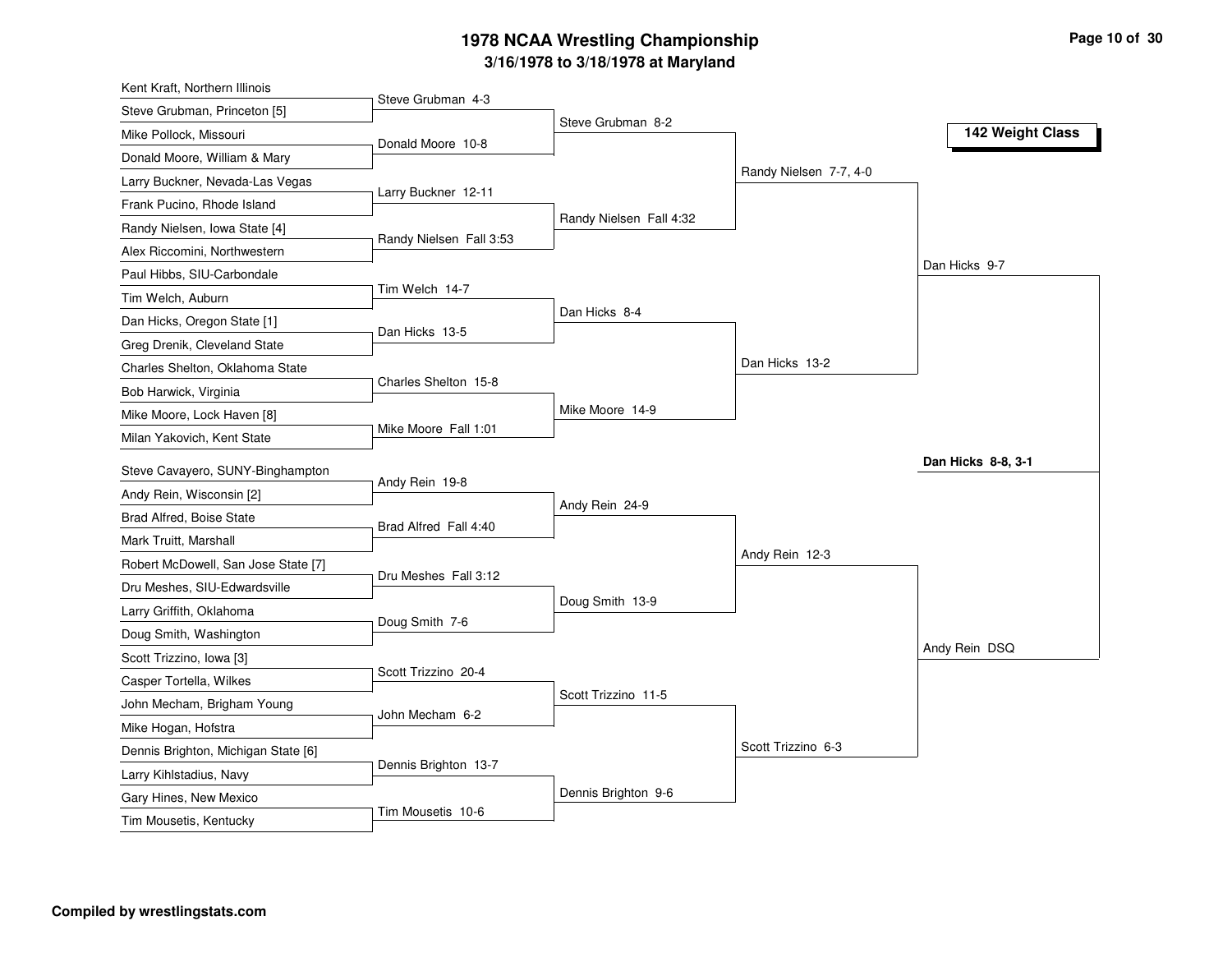| Buckner, Nevada-Las Vegas  |                          |              |                     |                                          |
|----------------------------|--------------------------|--------------|---------------------|------------------------------------------|
|                            |                          |              |                     | <b>142 Consolation Bracket</b>           |
|                            | Buckner Fall 3:00        |              |                     |                                          |
|                            |                          |              |                     |                                          |
| Riccomini, Northwestern    |                          | Buckner 8-3  |                     |                                          |
|                            |                          |              |                     |                                          |
|                            | Grubman, Princeton       |              |                     |                                          |
|                            |                          |              | Moore Fall 3:01     |                                          |
| Drenik, Cleveland State    |                          |              |                     | Trizzino 17-4                            |
|                            |                          |              | Trizzino, Iowa      |                                          |
|                            | Drenik 4-2               |              |                     |                                          |
|                            |                          |              |                     |                                          |
| Welch, Auburn              |                          | Moore 7-2    |                     |                                          |
|                            |                          |              |                     |                                          |
|                            | Moore, Lock Haven        |              |                     | Third Place: Scott Trizzino, Iowa 11-5   |
|                            |                          |              |                     | Fourth Place: John Mecham, Brigham Young |
|                            |                          |              |                     |                                          |
| Cavayero, SUNY-Binghampton |                          |              |                     | Fifth Place: Mike Moore, Lock Haven 14-2 |
|                            |                          |              |                     | Sixth Place: Randy Nielsen, Iowa State   |
|                            | Cavayero Fall 5:37       |              |                     |                                          |
| Alfred, Boise State        |                          | Cavayero 6-5 |                     |                                          |
|                            |                          |              |                     |                                          |
|                            | Smith, Washington        |              |                     |                                          |
|                            |                          |              |                     |                                          |
|                            |                          |              | Mecham 6-0          |                                          |
| Tortella, Wilkes           |                          |              |                     | Mecham 6-2                               |
|                            |                          |              | Nielsen, Iowa State |                                          |
|                            | Mecham 11-3              |              |                     |                                          |
| Mecham, Brigham Young      |                          | Mecham 12-5  |                     |                                          |
|                            |                          |              |                     |                                          |
|                            | Brighton, Michigan State |              |                     |                                          |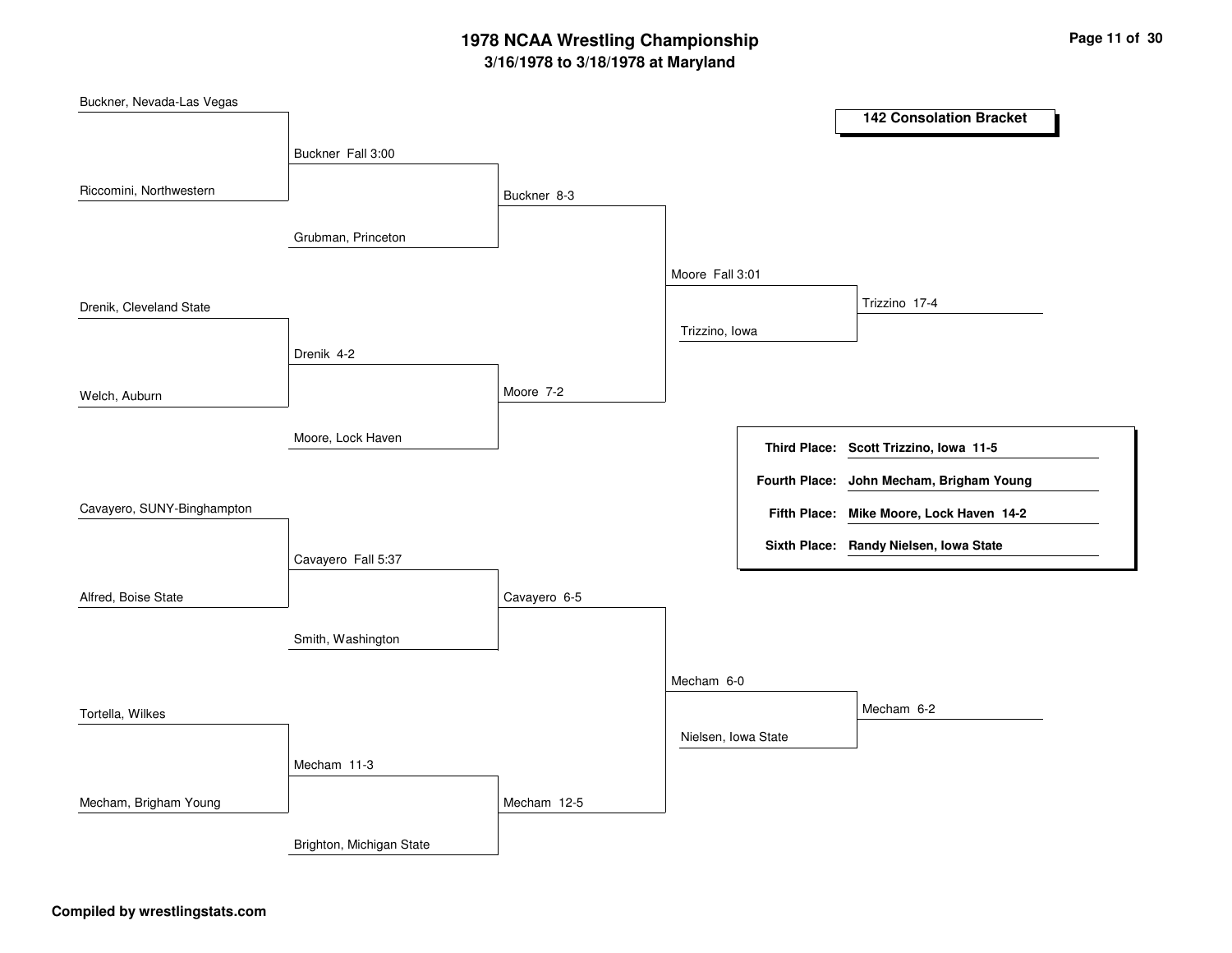### **Championship Pigtail Bouts for 142**

Bob Harwick - Virginia

Harwick 5-4Ralph McCausland - Eastern IllinoisPucino 6-5Frank Pucino - Rhode IslandJerry Disimone - Colorado StateCavayero 9-2Steve Cavayero - SUNY-Binghampton

Mike Collins - Florida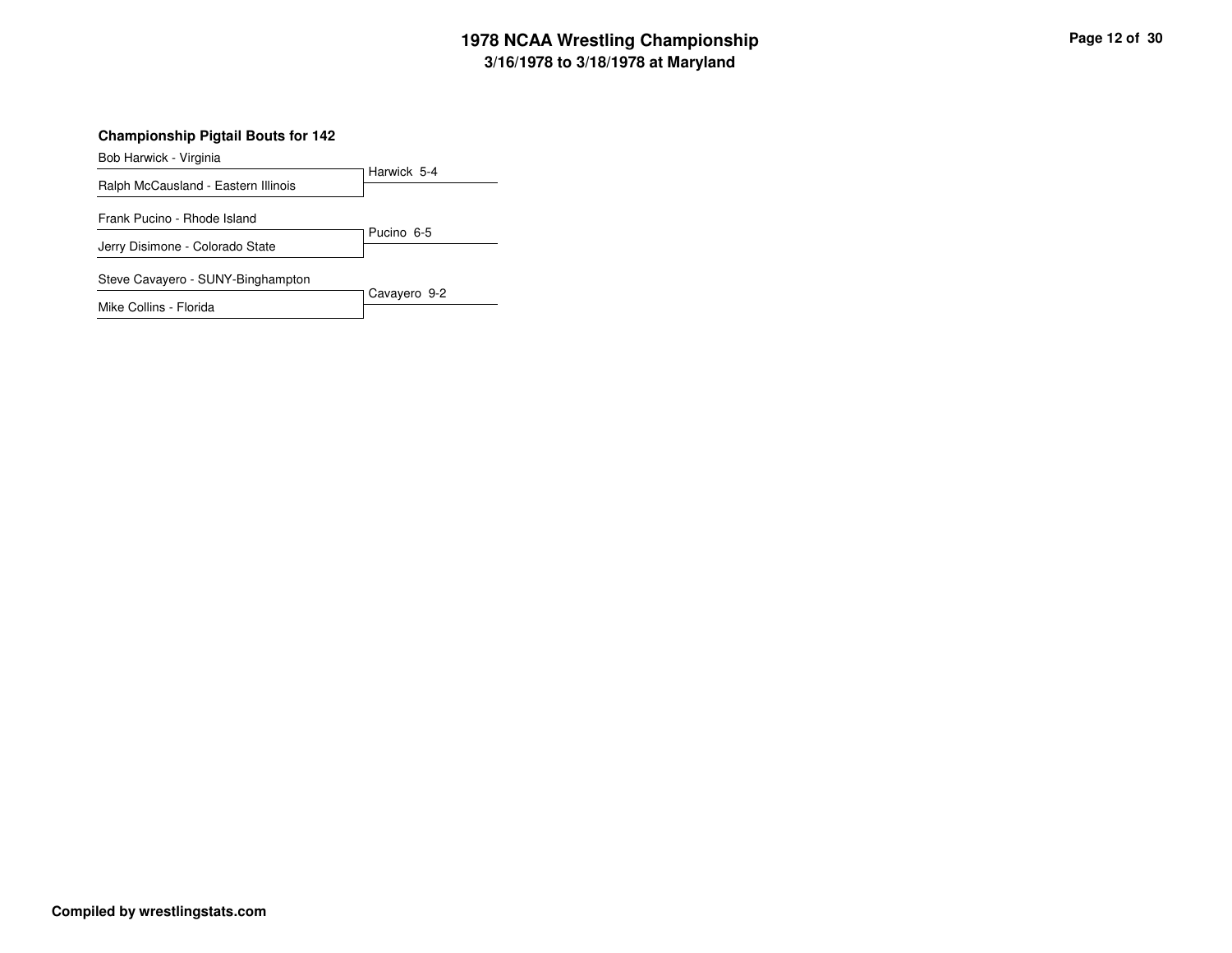| Doug Ziebart, Oregon State [5]       |                             |                         |                    |                         |
|--------------------------------------|-----------------------------|-------------------------|--------------------|-------------------------|
| Kirk Sinet, South Dakota State       | Kirk Sinet 8-6              |                         |                    |                         |
| Mark Nelson, Oklahoma                | Mark Nelson 10-8            | Kirk Sinet 6-6, 5-2     |                    | 150 Weight Class        |
| Jeff Reintgen, North Carolina        |                             |                         |                    |                         |
| Chuck Biggert, Toledo                |                             |                         | Dave Schultz 11-5  |                         |
| Dave Schultz, Oklahoma State [4]     | Dave Schultz 17-8           |                         |                    |                         |
| Tom Lunsford, Appalachian State      |                             | Dave Schultz 15-5       |                    |                         |
| Kim Farrison, Wisconsin              | Kim Farrison 9-7            |                         |                    |                         |
| Paul Supchak, Navy                   |                             |                         |                    | Mark Churella 13-10     |
| Mark Churella, Michigan [1]          | Mark Churella Fall 2:49     |                         |                    |                         |
| Scott Bliss, Oregon                  |                             | Mark Churella 25-2      |                    |                         |
| Dan Godbehere, Wyoming               | Scott Bliss 12-10           |                         |                    |                         |
| Ed Rusher, Colorado                  |                             |                         | Mark Churella 14-9 |                         |
| John Stallings, Auburn               | John Stallings 9-4          |                         |                    |                         |
| Larry Tusick, Alabama [8]            |                             | John Stallings 21-13    |                    |                         |
| Steve Spangenberg, Northern Michigan | Steve Spangenberg Fall 4:39 |                         |                    |                         |
| Tim Jefferies, Arizona State [7]     |                             |                         |                    | Mark Churella Fall 3:09 |
| Brian Surage, Rutgers                | Tim Jefferies 6-0           |                         |                    |                         |
| Mark Jensen, Concordia MN            |                             | Tim Jefferies Fall 4:57 |                    |                         |
| Tony Caravella, Bloomsburg           | Tony Caravella 4-4, 4-2     |                         |                    |                         |
| Bruce Solomon, Ohio State            |                             |                         | Joe Zuspann 10-5   |                         |
| Joe Zuspann, Iowa State [2]          | Joe Zuspann Fall 5:59       |                         |                    |                         |
| Oscar Ordonez, Drake                 |                             | Joe Zuspann 6-0         |                    |                         |
| Emanuel Miller, UCLA                 | Oscar Ordonez 3-2           |                         |                    |                         |
| Frank Presley, Millersville          |                             |                         |                    | Bruce Kinseth 9-4       |
|                                      | Bruce Kinseth Fall 5:51     |                         |                    |                         |
| Bruce Kinseth, Iowa [3]              |                             | Bruce Kinseth Fall 6:51 |                    |                         |
| Greg Okoorian, Long Beach State      | Dave Musselman 10-8         |                         |                    |                         |
| Dave Musselman, Arizona              |                             |                         | Bruce Kinseth 19-5 |                         |
| Bill Vollrath, Penn State [6]        | Bill Vollrath 10-2          |                         |                    |                         |
| Gary Etchemendy, Idaho State         |                             | Bill Vollrath 11-2      |                    |                         |
| Jim Tebbe, Miami Ohio                | Jim Tebbe 12-12, 3-0        |                         |                    |                         |
| Jody McMullen, East Stroudsburg      |                             |                         |                    |                         |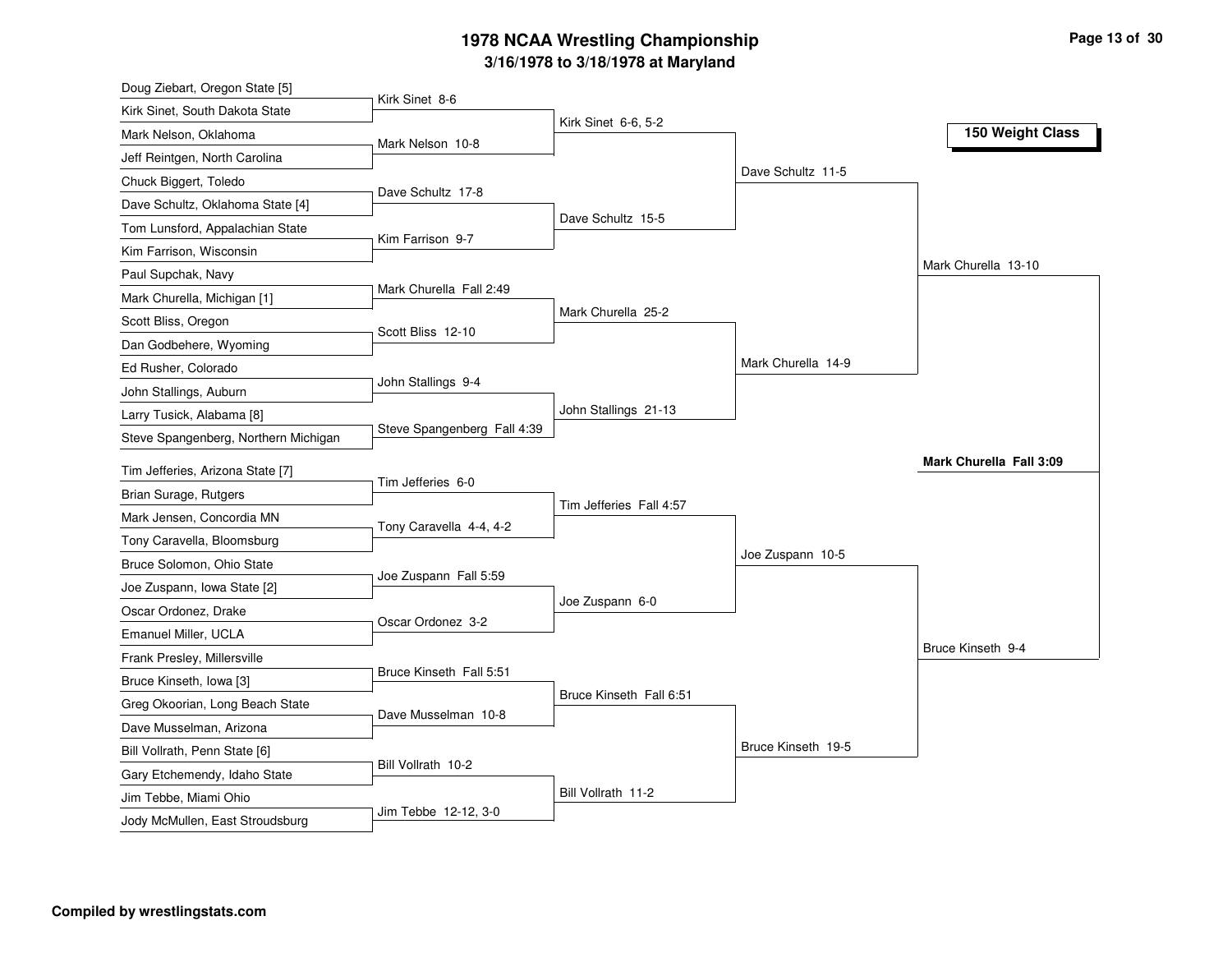| Lorenzo, William & Mary |                           |                |                     |                         |                                                       |
|-------------------------|---------------------------|----------------|---------------------|-------------------------|-------------------------------------------------------|
|                         |                           |                |                     |                         | <b>150 Consolation Bracket</b>                        |
|                         | Lorenzo 4-3               |                |                     |                         |                                                       |
|                         |                           |                |                     |                         |                                                       |
| Farrison, Wisconsin     |                           | Lorenzo 4-1    |                     |                         |                                                       |
|                         |                           |                |                     |                         |                                                       |
|                         | Sinet, South Dakota State |                |                     |                         |                                                       |
|                         |                           |                | Bliss 5-5, 5-4      |                         |                                                       |
|                         |                           |                |                     |                         |                                                       |
| Supchak, Navy           |                           |                |                     |                         | Zuspann Fall 5:21                                     |
|                         |                           |                | Zuspann, Iowa State |                         |                                                       |
|                         | Bliss 8-7                 |                |                     |                         |                                                       |
|                         |                           | Bliss 3-3, 5-4 |                     |                         |                                                       |
| Bliss, Oregon           |                           |                |                     |                         |                                                       |
|                         | Stallings, Auburn         |                |                     |                         |                                                       |
|                         |                           |                |                     |                         | Third Place: Dave Schultz, Oklahoma State 0-0, 1-1 Cr |
|                         |                           |                |                     |                         | Fourth Place: Joe Zuspann, Iowa State                 |
| Solomon, Ohio State     |                           |                |                     |                         |                                                       |
|                         |                           |                |                     |                         | Fifth Place: Tim Jefferies, Arizona State 9-0         |
|                         |                           |                |                     |                         | Sixth Place: Scott Bliss, Oregon                      |
|                         | Solomon 10-2              |                |                     |                         |                                                       |
| Ordonez, Drake          |                           | Jefferies 10-1 |                     |                         |                                                       |
|                         |                           |                |                     |                         |                                                       |
|                         | Jefferies, Arizona State  |                |                     |                         |                                                       |
|                         |                           |                |                     |                         |                                                       |
|                         |                           |                | Jefferies Fall 3:42 |                         |                                                       |
| Presley, Millersville   |                           |                |                     |                         | Schultz 9-6                                           |
|                         |                           |                |                     | Schultz, Oklahoma State |                                                       |
|                         |                           |                |                     |                         |                                                       |
|                         | Musselman 11-4            |                |                     |                         |                                                       |
| Musselman, Arizona      |                           | Musselman 7-5  |                     |                         |                                                       |
|                         |                           |                |                     |                         |                                                       |
|                         | Vollrath, Penn State      |                |                     |                         |                                                       |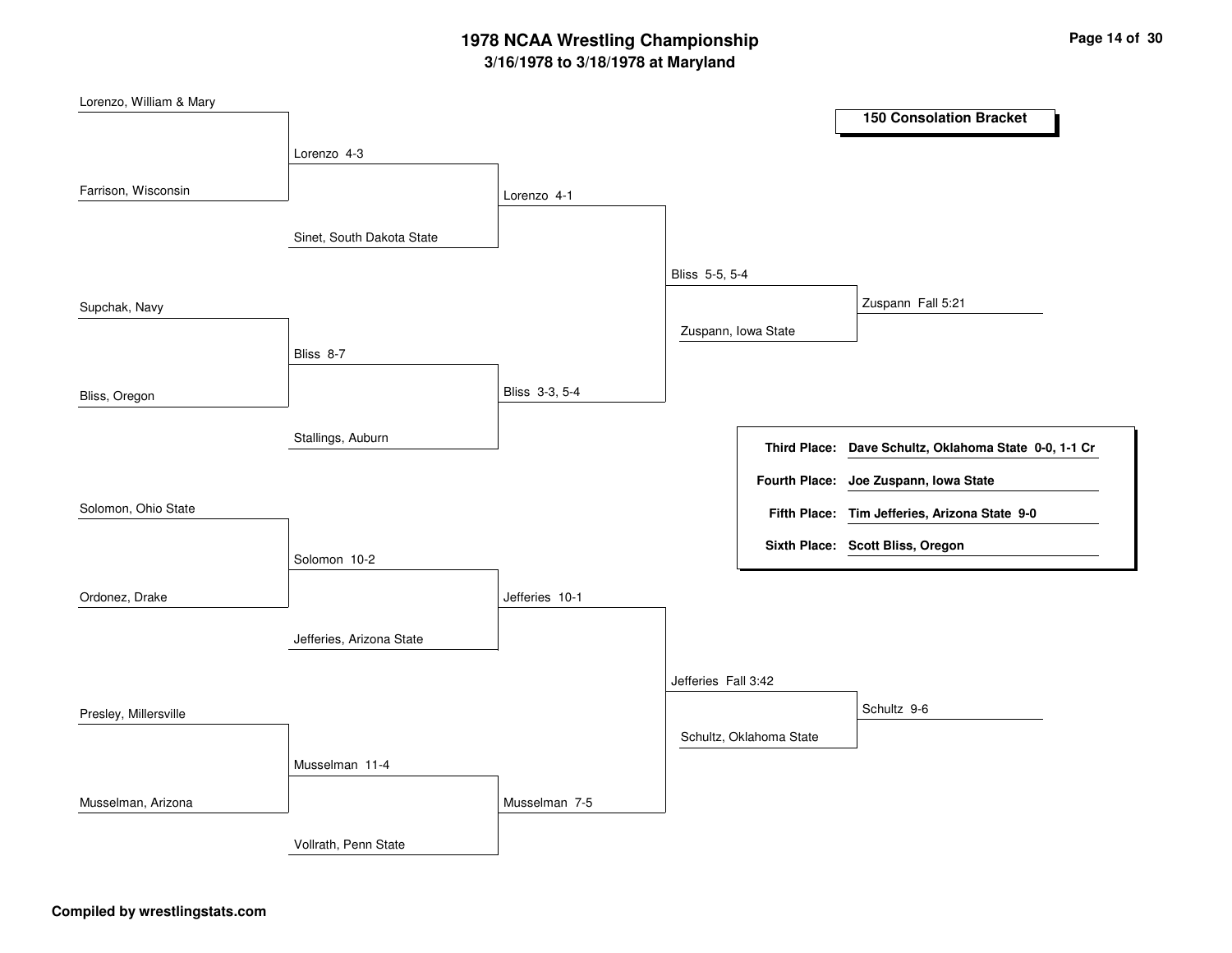#### **Championship Pigtail Bouts for 150**

Tim Jefferies - Arizona State

|                               | Jefferies 8-6  |
|-------------------------------|----------------|
| Mike Willner - Rhode Island   |                |
| John Stallings - Auburn       |                |
|                               | Stallings 13-4 |
| Scott Brambini - Rider        |                |
| Dave Schultz - Oklahoma State |                |
|                               | Schultz 13-8   |
| Max Lorenzo - William & Mary  |                |
|                               |                |

### **Consolation Pigtail Bouts for 150**

Max Lorenzo - William & Mary

Lorenzo 6-3Chuck Biggert - Toledo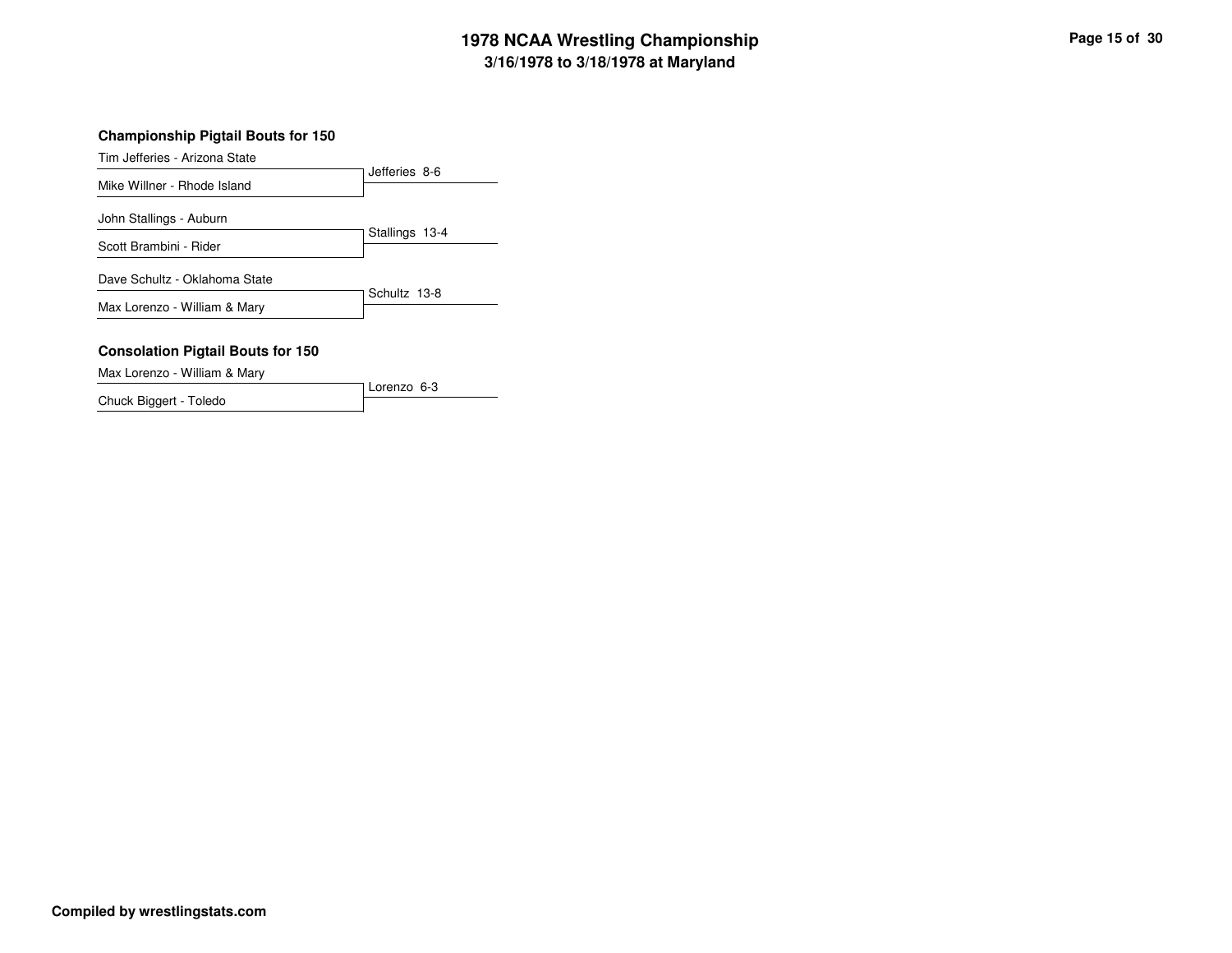| Jeff Fitch, Indiana                |                          |                        |                   |                      |
|------------------------------------|--------------------------|------------------------|-------------------|----------------------|
| Dale Gilbert, Clarion              | Dale Gilbert Fall 1:43   |                        |                   |                      |
| Dan Zilverberg, Minnesota [5]      |                          | Dan Zilverberg 10-2    |                   | 158 Weight Class     |
| Gary Baker, Oklahoma               | Dan Zilverberg 10-6      |                        |                   |                      |
| Dan Hollemback, Oregon             |                          |                        | Dave Becker 4-3   |                      |
| Gary Drewry, William & Mary        | Dan Hollemback Fall 3:00 |                        |                   |                      |
| Jerry Young, Virginia              |                          | Dave Becker 11-5       |                   |                      |
| Dave Becker, Penn State [4]        | Dave Becker 16-8         |                        |                   |                      |
| William Smith, Morgan State        |                          |                        |                   | Lee Kemp Fall 7:20   |
| Lee Kemp, Wisconsin [1]            | Lee Kemp 15-3            |                        |                   |                      |
| Jeff Cutler, Florida               |                          | Lee Kemp Fall 6:46     |                   |                      |
| Dave Hansen, Brigham Young         | Jeff Cutler 16-9         |                        |                   |                      |
| Mike Burgher, UCLA                 |                          |                        | Lee Kemp 13-5     |                      |
| Lee Spiegel, Rhode Island          | Mike Burgher Fall 7:02   |                        |                   |                      |
| Arthur Jones, Tennessee [8]        |                          | Mike Burgher Fall 4:17 |                   |                      |
| Rick Armstrong, SUNY-Cortland      | Rick Armstrong Fall 6:08 |                        |                   |                      |
| Kelly Ward, Iowa State [2]         |                          |                        |                   | Lee Kemp 10-8        |
| Roy Glenn, California-Berkeley     | Kelly Ward 18-2          |                        |                   |                      |
|                                    |                          | Kelly Ward 8-0         |                   |                      |
| Doug Oliver, Rutgers               | Mark Stevenson 9-3       |                        |                   |                      |
| Mark Stevenson, Iowa               |                          |                        | Kelly Ward 7-3    |                      |
| Gary Bentrim, Northern Iowa [7]    | Gary Bentrim 6-1         |                        |                   |                      |
| Bob Erickson, Utah State           |                          | Gary Bentrim 6-5       |                   |                      |
| Harold Ritchie, Missouri           | Harold Ritchie 13-7      |                        |                   |                      |
| Tony Parris, Tennessee-Chattanooga |                          |                        |                   | Kelly Ward Fall 7:24 |
| Brian Rodgers, Navy                | Brian Rodgers 14-0       |                        |                   |                      |
| Gilden McColm, Illinois State      |                          | Brian Rodgers DFT      |                   |                      |
| Joe Brugger, Lafayette             | Robert Kiddy 6-5         |                        |                   |                      |
| Robert Kiddy, Cal Poly-SLO [6]     |                          |                        | Ron Michaels 16-6 |                      |
| Court Vining, Nebraska             | Ron Michaels Fall 3:49   |                        |                   |                      |
| Ron Michaels, Kent State           |                          |                        |                   |                      |
| Tobey Matney, Cleveland State      | John Janiak 13-6         | Ron Michaels 10-7      |                   |                      |
| John Janiak, Syracuse [3]          |                          |                        |                   |                      |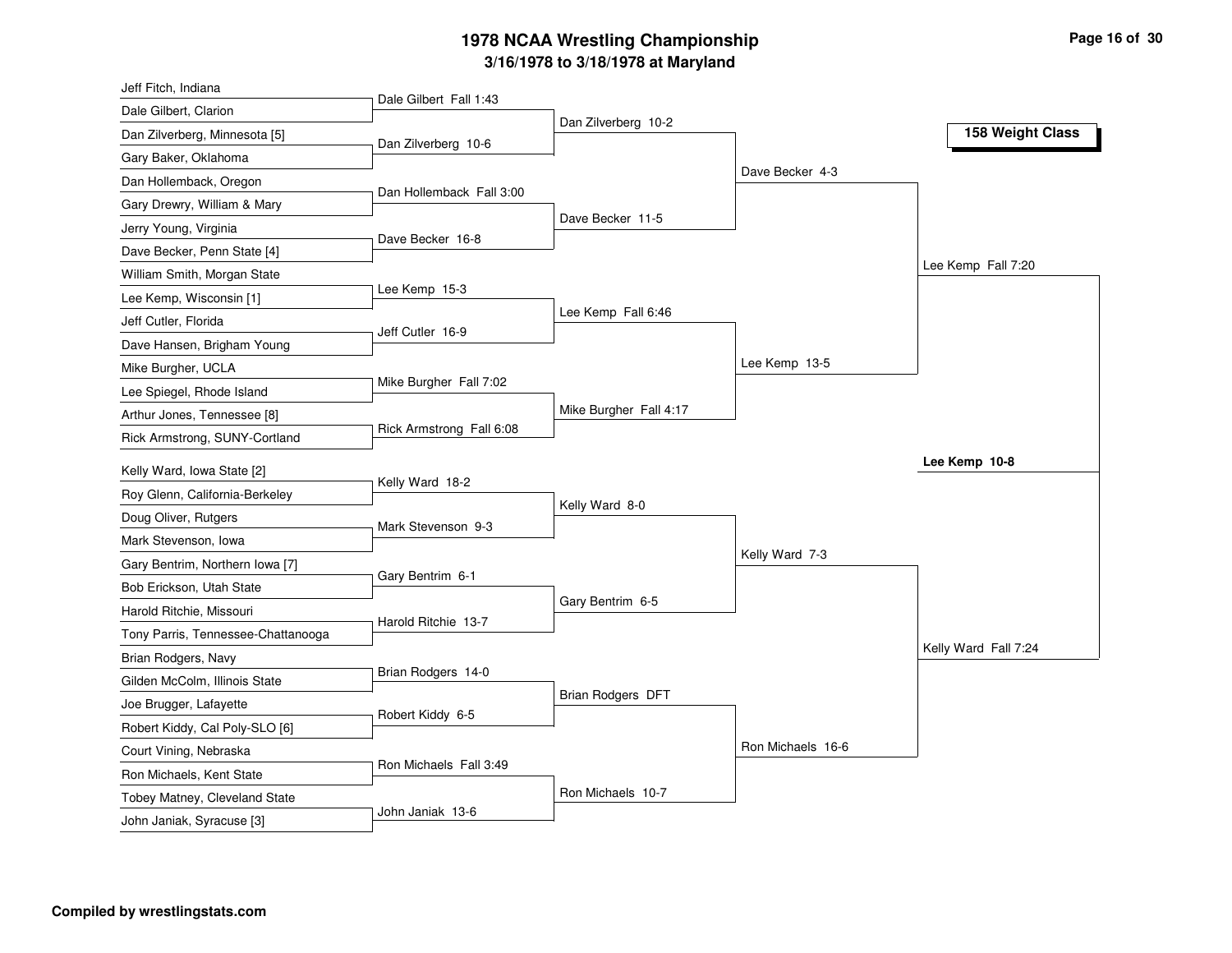| Young, Virginia            |                        |                |                      |                                                |
|----------------------------|------------------------|----------------|----------------------|------------------------------------------------|
|                            |                        |                |                      | <b>158 Consolation Bracket</b>                 |
|                            | Hollemback 7-5         |                |                      |                                                |
|                            |                        |                |                      |                                                |
| Hollemback, Oregon         |                        | Zilverberg 9-5 |                      |                                                |
|                            |                        |                |                      |                                                |
|                            | Zilverberg, Minnesota  |                |                      |                                                |
|                            |                        |                | Smith 5-5, 4-1       |                                                |
| Smith, Morgan State        |                        |                |                      | Michaels Fall 2:43                             |
|                            |                        |                | Michaels, Kent State |                                                |
|                            | Smith 3-2              |                |                      |                                                |
|                            |                        |                |                      |                                                |
| Cutler, Florida            |                        | Smith 4-3      |                      |                                                |
|                            |                        |                |                      |                                                |
|                            | Burgher, UCLA          |                |                      | Third Place: John Janiak, Syracuse 7-7, 3-3 CR |
|                            |                        |                |                      |                                                |
|                            |                        |                |                      | Fourth Place: Ron Michaels, Kent State         |
| Glenn, California-Berkeley |                        |                |                      | Fifth Place: Dave Becker, Penn State 10-2      |
|                            |                        |                |                      | Sixth Place: William Smith, Morgan State       |
|                            | Stevenson 8-3          |                |                      |                                                |
| Stevenson, Iowa            |                        | Stevenson 6-5  |                      |                                                |
|                            |                        |                |                      |                                                |
|                            | Bentrim, Northern Iowa |                |                      |                                                |
|                            |                        |                |                      |                                                |
|                            |                        |                | Janiak 1-0           |                                                |
| Vining, Nebraska           |                        |                |                      | Janiak 2-1                                     |
|                            |                        |                | Becker, Penn State   |                                                |
|                            | Janiak Fall 1:47       |                |                      |                                                |
|                            |                        |                |                      |                                                |
| Janiak, Syracuse           |                        | Janiak 5-0     |                      |                                                |
|                            |                        |                |                      |                                                |
|                            | Rodgers, Navy          |                |                      |                                                |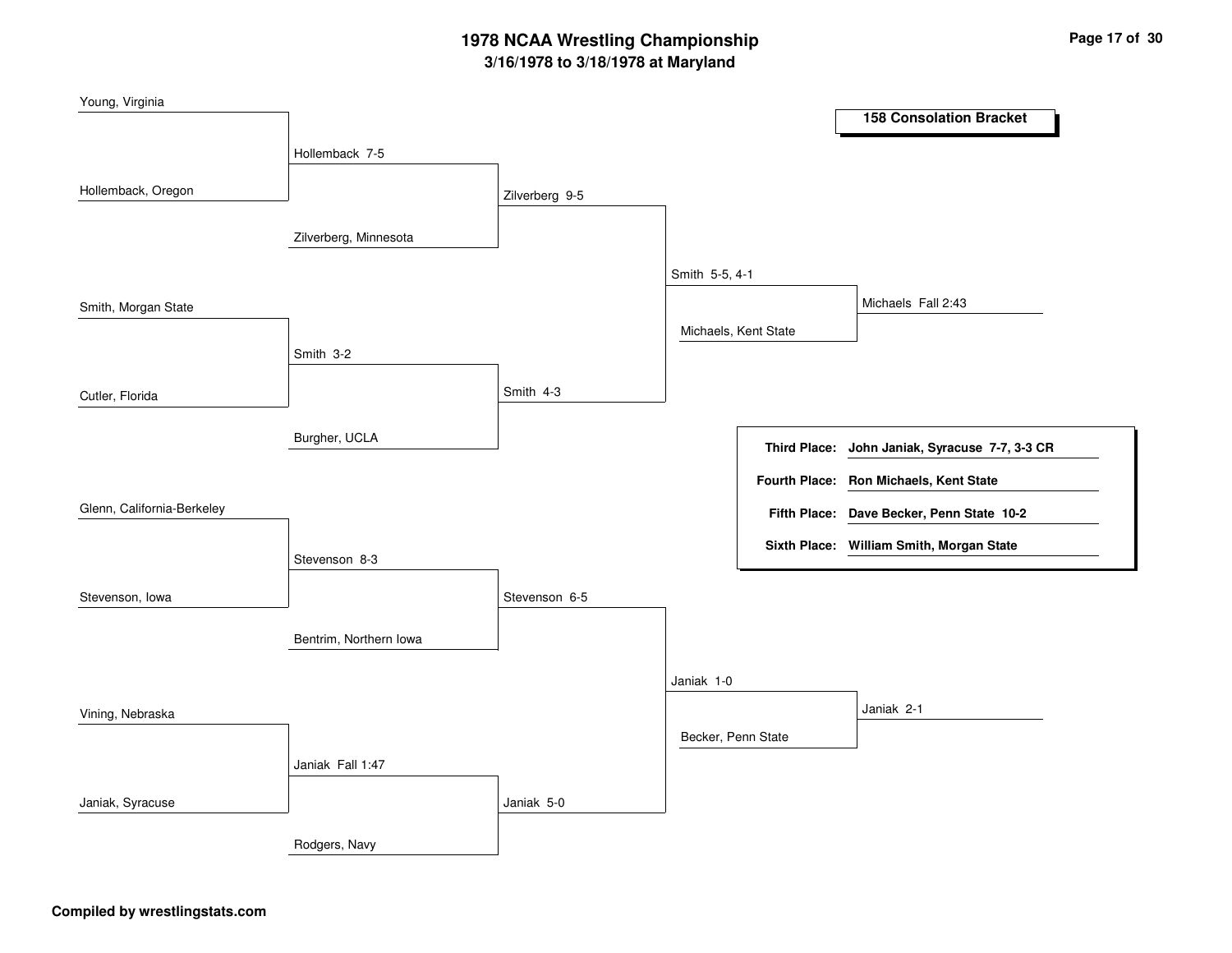### **Championship Pigtail Bouts for 158**

Kelly Ward - Iowa State

Ward 13-4Lamont Roth - MontanaSpiegel 11-7Lee Spiegel - Rhode IslandJim Rebischke - Wyoming

#### **Consolation Pigtail Bouts for 158**

Roy Glenn - California-Berkeley

Glenn 6-2Lamont Roth - Montana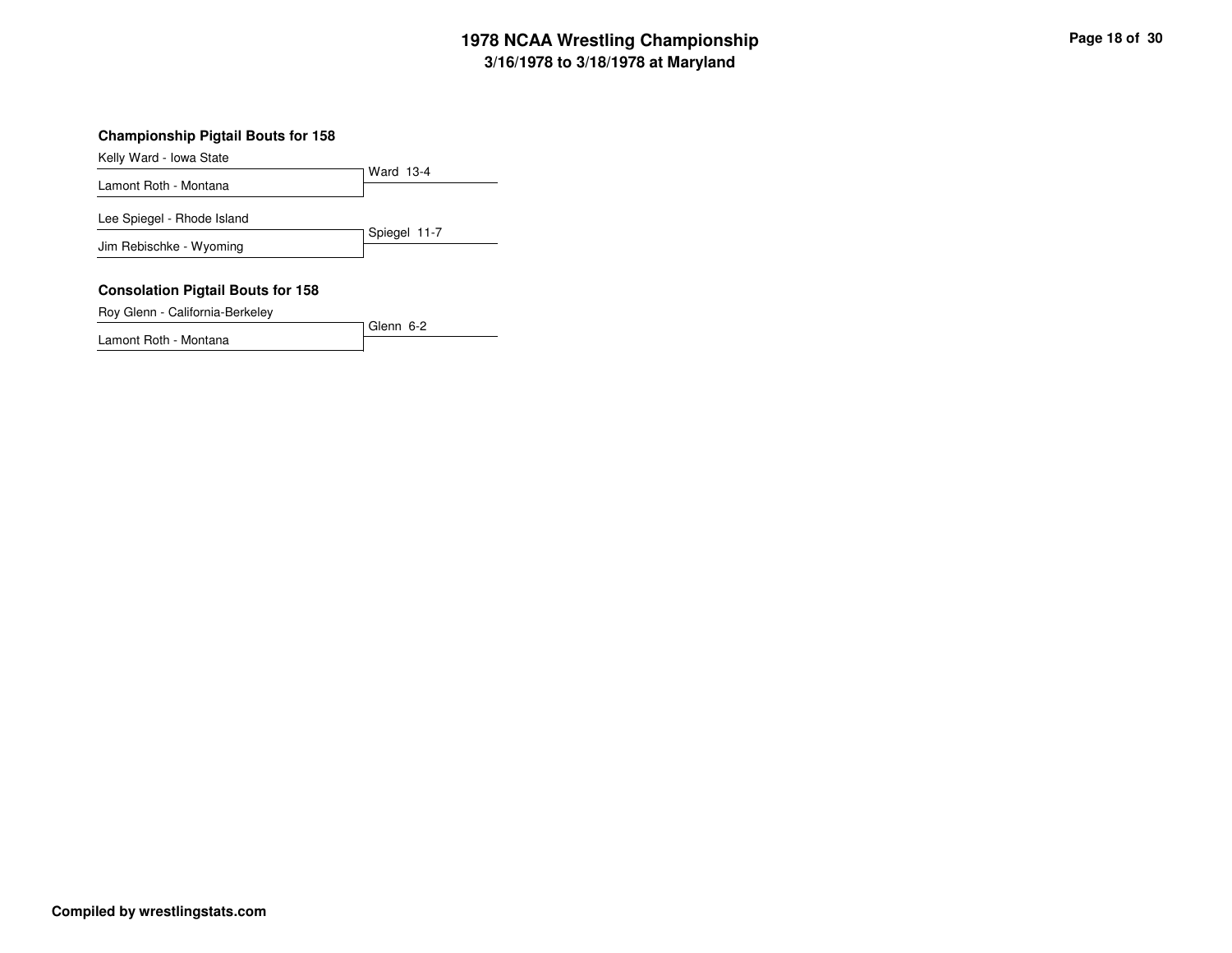| Kent Weyand, North Carolina        |                         |                        |                        |                        |
|------------------------------------|-------------------------|------------------------|------------------------|------------------------|
| Ron Varga, Cleveland State [5]     | Ron Varga 12-3          | Ron Varga 10-3         |                        |                        |
| Keith Poolman, Northern Iowa       | Keith Poolman 17-12     |                        |                        | 167 Weight Class       |
| Jim Vargo, East Stroudsburg        |                         |                        |                        |                        |
| Brian Parlet, Augustana SD         |                         |                        | Brad Hansen Fall 3:24  |                        |
| Greg Fronczak, William & Mary      | Brian Parlet 17-6       |                        |                        |                        |
| Brad Hansen, Brigham Young [4]     |                         | Brad Hansen 12-1       |                        |                        |
| Bryan Neitenbach, Colorado         | Brad Hansen Fall 5:46   |                        |                        |                        |
| Scott Heaton, Cal Poly-SLO [8]     |                         |                        |                        | Paul Martin 8-7        |
| Ken Berry, Hiram                   | Scott Heaton Fall 1:54  |                        |                        |                        |
| Ken Schneider, California-Berkeley | Ken Schneider Fall 2:08 | Scott Heaton Fall 1:29 |                        |                        |
| Dom Macchia, Rhode Island          |                         |                        |                        |                        |
| Kevin Colabucci, Maryland          |                         |                        | Paul Martin 8-7        |                        |
| Paul Martin, Oklahoma State [1]    | Paul Martin 13-3        |                        |                        |                        |
| Mike Burford, Drake                |                         | Paul Martin 15-8       |                        |                        |
| Mark Harris, Utah State            | Mike Burford 5-3        |                        |                        |                        |
| Mike DeAnna, Iowa [2]              |                         |                        |                        | Keith Stearns 3-2      |
| Dennis Graham, Portland State      | Mike DeAnna 10-5        |                        |                        |                        |
| Gene Clemons, Wilkes               |                         | Mike DeAnna 15-6       |                        |                        |
| Joe Elinsky, Auburn                | Gene Clemons 15-8       |                        |                        |                        |
| Jeff Parker, Louisiana State       |                         |                        | Mike DeAnna Fall 7:44  |                        |
| Mike James, Washington State       | Jeff Parker Fall 1:46   |                        |                        |                        |
| Dave Evans, Wisconsin [7]          |                         | Jeff Parker Fall 3:28  |                        |                        |
| Rob DiSerafino, Rider              | Rob DiSerafino 7-5      |                        |                        |                        |
| Jim Weir, John Carroll [6]         |                         |                        |                        | Keith Stearns 5-5, 5-1 |
| Craig Cody, Appalachian State      | Jim Weir 14-4           |                        |                        |                        |
| Richard Evans, Washington          |                         | Jim Weir 7-7, 4-4 Cr F |                        |                        |
| Colin Kilrain, Lehigh              | Colin Kilrain 7-5       |                        |                        |                        |
| Ashley Swift, Penn State           |                         |                        | Keith Stearns 2-2, 6-1 |                        |
| Dave Miller, Missouri              | Ashley Swift 6-5        |                        |                        |                        |
| Keith Stearns, Oklahoma [3]        |                         | Keith Stearns 9-1      |                        |                        |
| Doug Hutsell, Indiana              | Keith Stearns 4-2       |                        |                        |                        |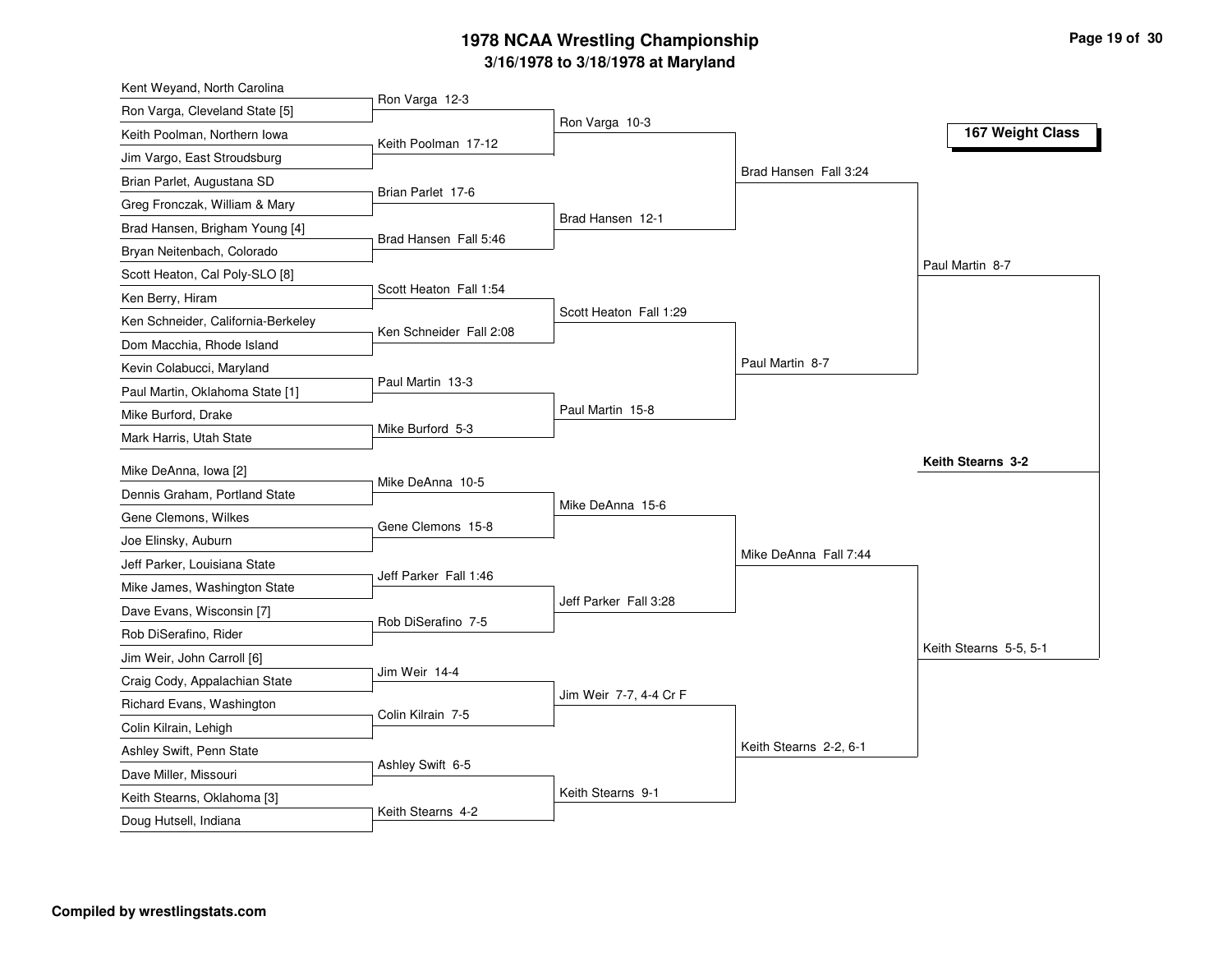| Neitenbach, Colorado   |                         |                  |              |                       |                                                   |
|------------------------|-------------------------|------------------|--------------|-----------------------|---------------------------------------------------|
|                        |                         |                  |              |                       | <b>167 Consolation Bracket</b>                    |
|                        | Parlet 10-0             |                  |              |                       |                                                   |
| Parlet, Augustana SD   |                         |                  |              |                       |                                                   |
|                        |                         | Parlet Fall 5:34 |              |                       |                                                   |
|                        | Varga, Cleveland State  |                  |              |                       |                                                   |
|                        |                         |                  |              |                       |                                                   |
|                        |                         |                  | Heaton 8-1   |                       |                                                   |
| Burford, Drake         |                         |                  |              |                       | Heaton 9-6                                        |
|                        |                         |                  | DeAnna, Iowa |                       |                                                   |
|                        | Burford 12-4            |                  |              |                       |                                                   |
|                        |                         | Heaton Fall 2:46 |              |                       |                                                   |
| Colabucci, Maryland    |                         |                  |              |                       |                                                   |
|                        | Heaton, Cal Poly-SLO    |                  |              |                       |                                                   |
|                        |                         |                  |              |                       | Third Place: Scott Heaton, Cal Poly-SLO 14-4      |
|                        |                         |                  |              |                       | Fourth Place: Jim Weir, John Carroll              |
| Graham, Portland State |                         |                  |              |                       | Fifth Place: Brad Hansen, Brigham Young Fall 2:31 |
|                        |                         |                  |              |                       | Sixth Place: Mike DeAnna, Iowa                    |
|                        | Clemons 7-4             |                  |              |                       |                                                   |
| Clemons, Wilkes        |                         | Clemons 15-6     |              |                       |                                                   |
|                        |                         |                  |              |                       |                                                   |
|                        | Parker, Louisiana State |                  |              |                       |                                                   |
|                        |                         |                  |              |                       |                                                   |
|                        |                         |                  | Weir 7-6     |                       |                                                   |
| Hutsell, Indiana       |                         |                  |              |                       | Weir 16-6                                         |
|                        |                         |                  |              | Hansen, Brigham Young |                                                   |
|                        | Hutsell 8-4             |                  |              |                       |                                                   |
|                        |                         |                  |              |                       |                                                   |
| Swift, Penn State      |                         | <b>Weir 7-4</b>  |              |                       |                                                   |
|                        | Weir, John Carroll      |                  |              |                       |                                                   |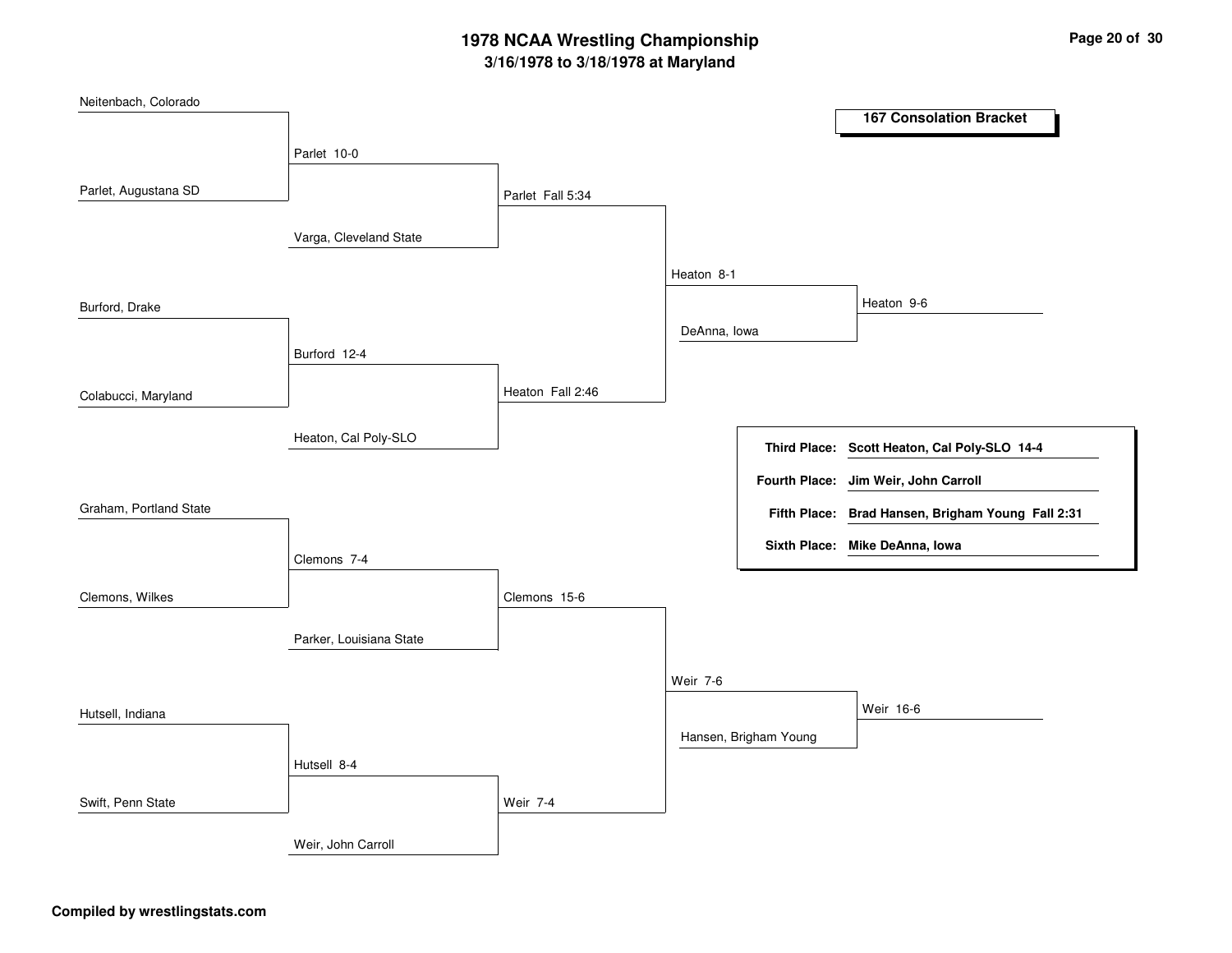### **Championship Pigtail Bouts for 167**

Greg Fronczak - William & Mary

| Russ Pickering - Miami Ohio                                 | Fronczak 10-9    |
|-------------------------------------------------------------|------------------|
| Paul Martin - Oklahoma State<br>Russ Weglarz - Northwestern | Martin 15-8      |
| Mike DeAnna - Iowa                                          |                  |
| Dave Pacheco - Idaho State                                  | DeAnna Fall 1:52 |
| <b>Consolation Pigtail Bouts for 167</b>                    |                  |
| Dennis Graham - Portland State                              |                  |
| Dave Pacheco - Idaho State                                  | Graham Fall 4:24 |

Kevin Colabucci - Maryland

| <b>INGVILL ODIADACCI</b> IVIAL VIAHO |               |
|--------------------------------------|---------------|
|                                      | Colabucci 8-2 |
| Russ Weglarz - Northwestern          |               |
|                                      |               |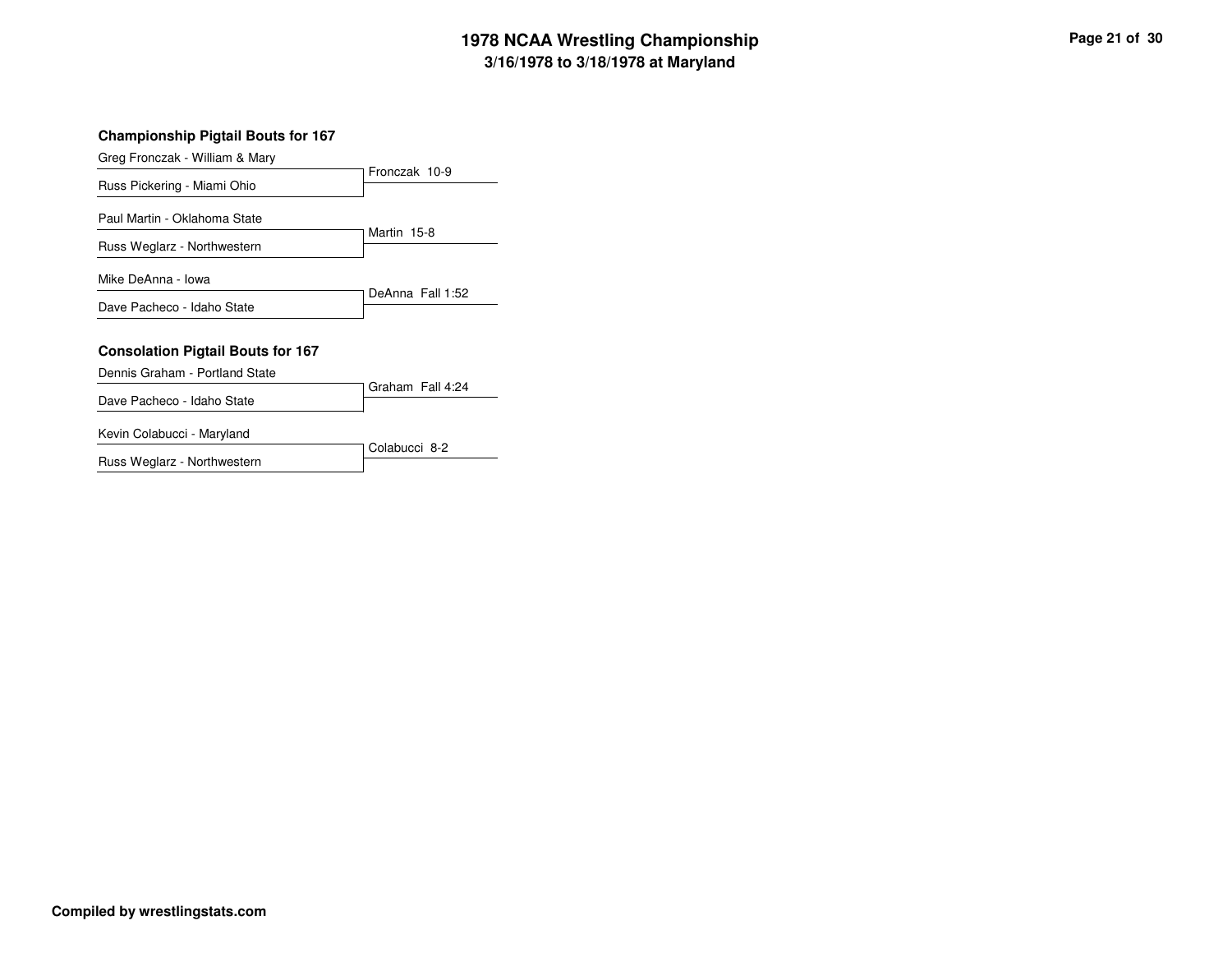| Jim Ellis, Michigan State           |                           |                          |                     |                           |
|-------------------------------------|---------------------------|--------------------------|---------------------|---------------------------|
| Pat Martorella, Hofstra             | Jim Ellis 19-8            | Charles Gadson 8-3       |                     |                           |
| Charles Gadson, Iowa State [4]      | Charles Gadson 9-4        |                          |                     | 177 Weight Class          |
| Paul Petrella, Baldwin Wallace      |                           |                          |                     |                           |
| Greg Stevens, Iowa [5]              |                           |                          | Charles Gadson 9-5  |                           |
| Craig Belunes, Rutgers              | Greg Stevens 3-2          |                          |                     |                           |
| Bob Jones, Long Beach State         |                           | Greg Stevens 21-6        |                     |                           |
| Vic Northrup, East Carolina         | Bob Jones Fall 4:36       |                          |                     |                           |
| Kevin Edwards, Utah                 |                           |                          |                     | Mark Lieberman 7-3        |
| Randy Besaw, Oregon                 | Randy Besaw 14-2          |                          |                     |                           |
| Bob Stas, Kent State                |                           | Keith Ely 11-6           |                     |                           |
| Keith Ely, Princeton [8]            | Keith Ely 19-3            |                          |                     |                           |
| Mark Lieberman, Lehigh [1]          |                           |                          | Mark Lieberman 6-0  |                           |
| Steve Fraser, Michigan              | Mark Lieberman 9-4        |                          |                     |                           |
| Tom Flanagan, Tennessee-Chattanooga |                           | Mark Lieberman Fall 0:47 |                     |                           |
| Rob Dreger, Notre Dame              | Tom Flanagan Fall 3:41    |                          |                     |                           |
| Clint Haislip, Rhode Island         |                           |                          |                     | <b>Mark Lieberman 7-1</b> |
| Rory Needs, Brigham Young           | Rory Needs 15-4           |                          |                     |                           |
| Eric Wais, Oklahoma State [2]       |                           | Eric Wais 9-7            |                     |                           |
| Rick Drury, Clemson                 | Eric Wais Fall 3:52       |                          |                     |                           |
| Mike Decker, Northern Colorado      |                           |                          | Eric Wais Fall 4:38 |                           |
| Karki Darsaw, Missouri              | Mike Decker 6-2           |                          |                     |                           |
| Dom DiGioacchino, Bloomsburg [7]    |                           | Mark Hattendorf 15-11    |                     |                           |
| Mark Hattendorf, SIU-Edwardsville   | Mark Hattendorf Fall 4:52 |                          |                     |                           |
| Jim Kleinhans, Wisconsin            |                           |                          |                     | Eric Wais 11-4            |
| Don Shuler, Arizona State [3]       | Don Shuler Fall 3:55      |                          |                     |                           |
| Les Steidl, Cleveland State         |                           | Don Shuler 20-5          |                     |                           |
| Bill Teutsch, Florida               | Bill Teutsch Fall 4:31    |                          |                     |                           |
| Al Manning, Ball State              |                           |                          | Don Shuler 12-3     |                           |
| Dan Pfautz, Penn State              | Al Manning 5-3            |                          |                     |                           |
| Marty Ryan, Oregon State [6]        |                           | Eric Moll 7-7, 8-0       |                     |                           |
| Eric Moll, Louisiana State          | Eric Moll 9-6             |                          |                     |                           |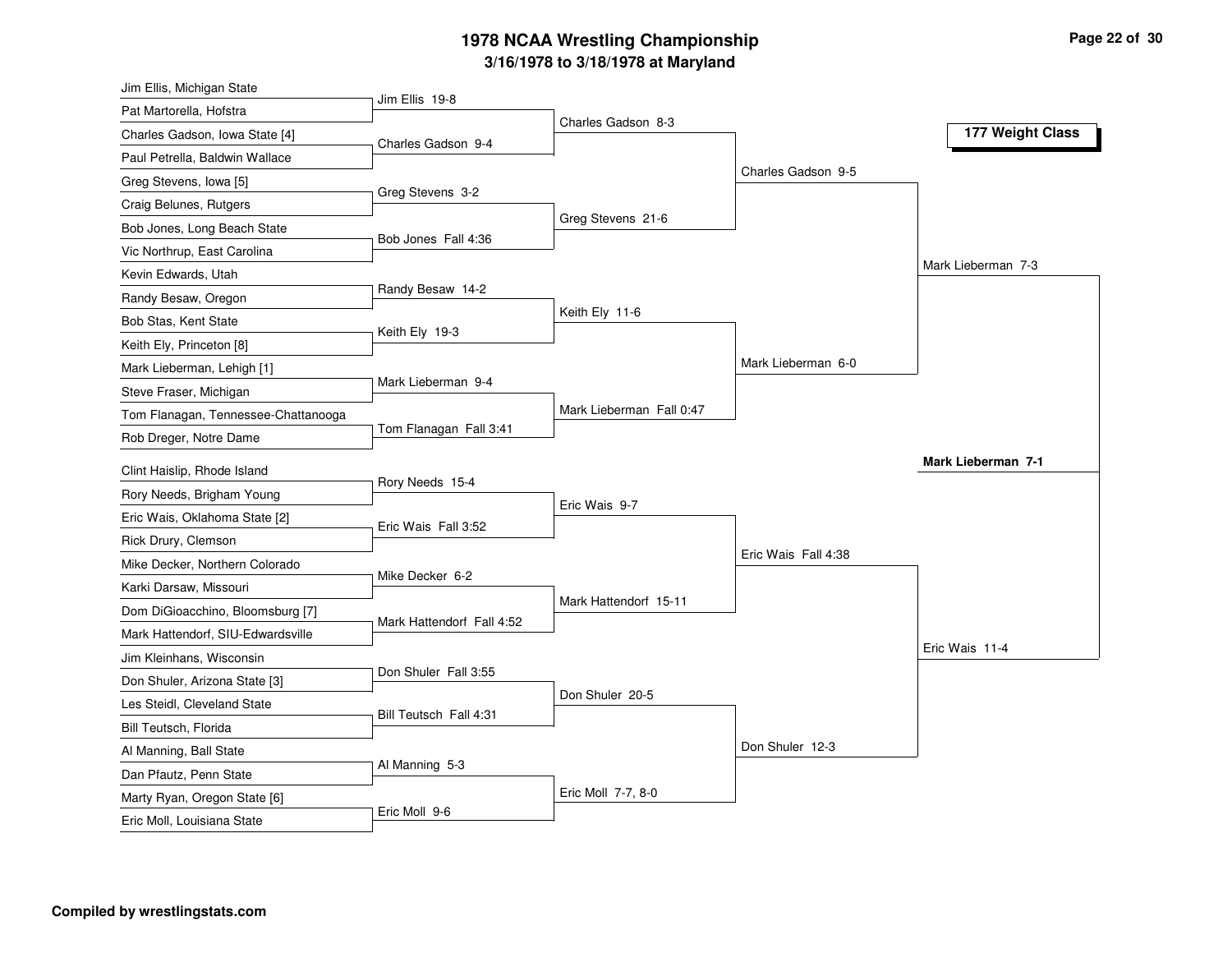| Petrella, Baldwin Wallace       |                              |                         |                       |                                              |
|---------------------------------|------------------------------|-------------------------|-----------------------|----------------------------------------------|
|                                 |                              |                         |                       | <b>177 Consolation Bracket</b>               |
|                                 | Petrella 4-3                 |                         |                       |                                              |
|                                 |                              |                         |                       |                                              |
| Ellis, Michigan State           |                              | Stevens 2-0             |                       |                                              |
|                                 | Stevens, lowa                |                         |                       |                                              |
|                                 |                              |                         |                       |                                              |
|                                 |                              |                         | Fraser 3-2            |                                              |
| Fraser, Michigan                |                              |                         |                       | Shuler 7-4                                   |
|                                 |                              |                         | Shuler, Arizona State |                                              |
|                                 | Fraser Fall 5:16             |                         |                       |                                              |
|                                 |                              | Fraser 6-1              |                       |                                              |
| Flanagan, Tennessee-Chattanooga |                              |                         |                       |                                              |
|                                 | Ely, Princeton               |                         |                       |                                              |
|                                 |                              |                         |                       | Third Place: Charles Gadson, Iowa State 9-8  |
|                                 |                              |                         |                       | Fourth Place: Don Shuler, Arizona State      |
| Drury, Clemson                  |                              |                         |                       | Fifth Place: Bill Teutsch, Florida Fall 3:36 |
|                                 |                              |                         |                       |                                              |
|                                 | Needs Fall 3:25              |                         |                       | Sixth Place: Steve Fraser, Michigan          |
|                                 |                              |                         |                       |                                              |
| Needs, Brigham Young            |                              | Hattendorf Fall 6:44 OT |                       |                                              |
|                                 | Hattendorf, SIU-Edwardsville |                         |                       |                                              |
|                                 |                              |                         |                       |                                              |
|                                 |                              |                         | Teutsch 10-2          |                                              |
| Kleinhans, Wisconsin            |                              |                         |                       | Gadson 4-1                                   |
|                                 |                              |                         | Gadson, Iowa State    |                                              |
|                                 | Teutsch 6-1                  |                         |                       |                                              |
|                                 |                              |                         |                       |                                              |
| Teutsch, Florida                |                              | Teutsch 6-1             |                       |                                              |
|                                 | Moll, Louisiana State        |                         |                       |                                              |
|                                 |                              |                         |                       |                                              |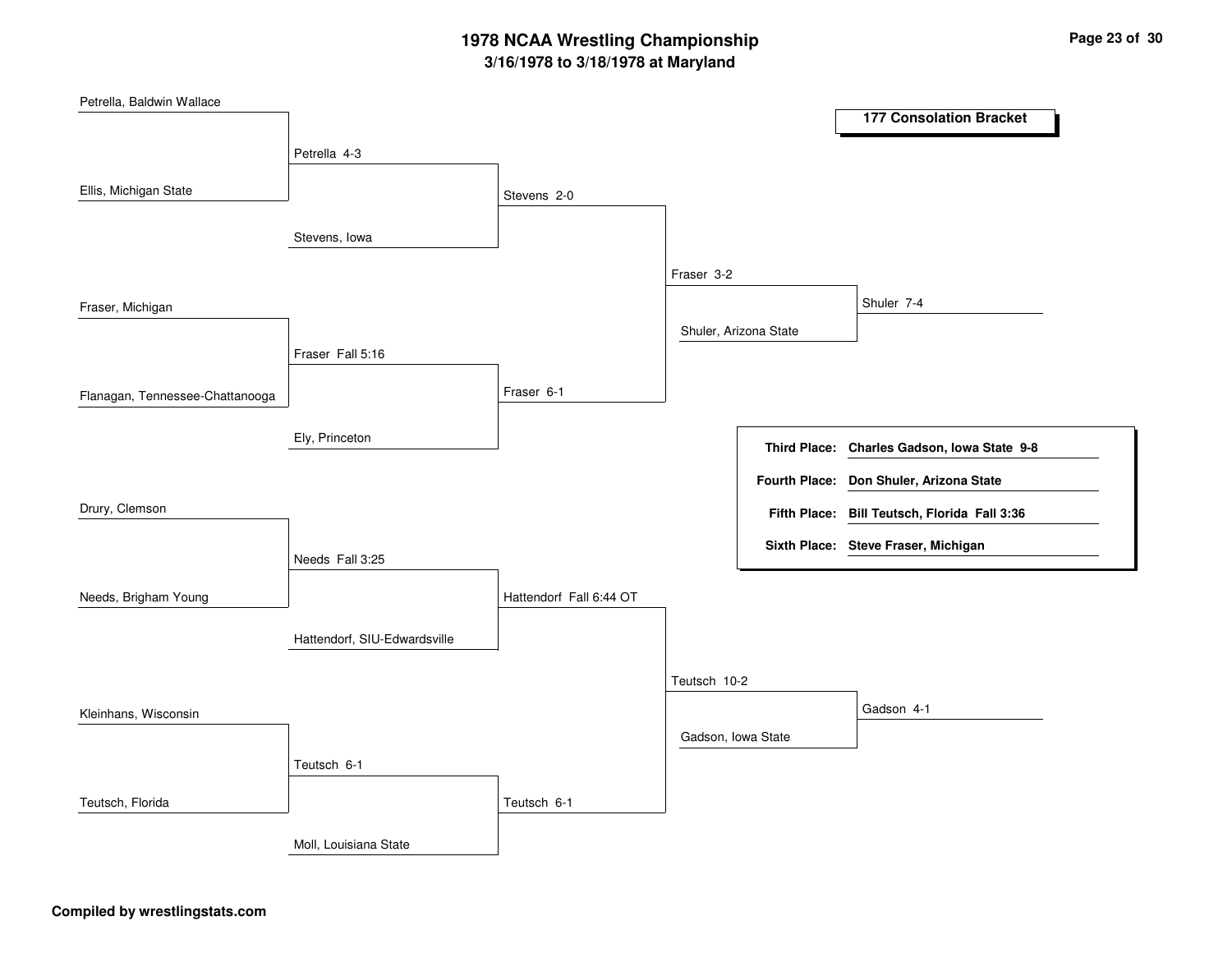### **Championship Pigtail Bouts for 177**

Craig Belunes - Rutgers

Belunes 6-5Pete Lucas - Portland State

Eric Moll - Louisiana State

Moll 5-5, 1-0Steve Draper - California-Berkeley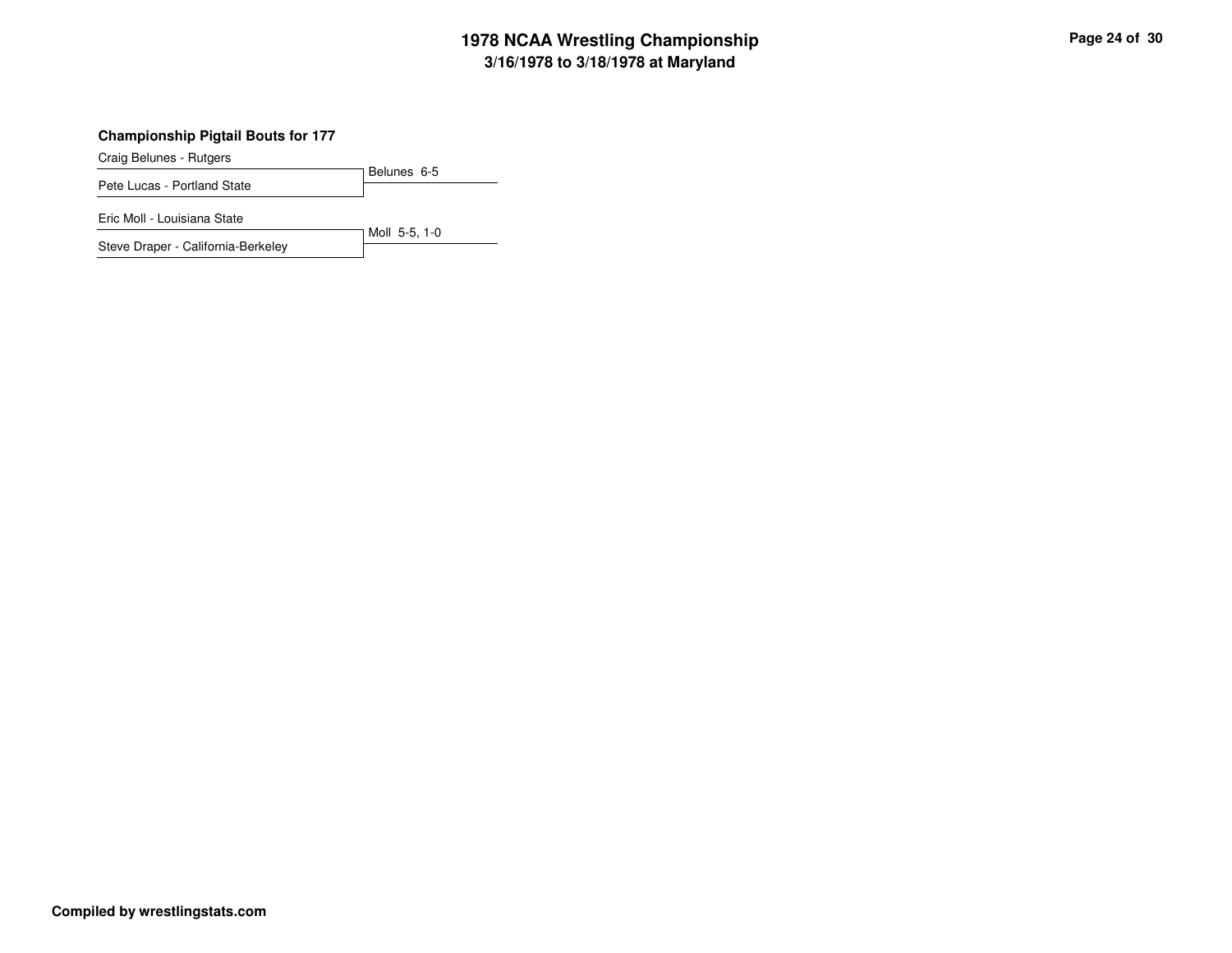| Al Marzano, Northwestern [4]        |                         |                         |                     |                    |
|-------------------------------------|-------------------------|-------------------------|---------------------|--------------------|
| Kirk Myers, Northern Iowa           | Kirk Myers 10-1         |                         |                     |                    |
| George Mink, Nebraska               | George Mink 8-7         | Kirk Myers 7-1          |                     | 190 Weight Class   |
| Mark Miller, Virginia Tech          |                         |                         |                     |                    |
| Scott Morton, Montana               |                         |                         | Kirk Myers 6-5      |                    |
| Howard Harris, Oregon State [5]     | Howard Harris 15-3      |                         |                     |                    |
| Don Brown, Oregon                   |                         | Howard Harris Fall 7:10 |                     |                    |
| Sam Sallitt, Penn State             | Don Brown Fall 1:55     |                         |                     |                    |
| Carmel Morina, Temple               |                         |                         |                     | Frank Santana 7-2  |
| Brian Gaffney, Florida              | Brian Gaffney Fall 1:56 |                         |                     |                    |
| Frank Santana, Iowa State [1]       |                         | Frank Santana 5-3       |                     |                    |
| Duane Harris, San Jose State        | Frank Santana Fall 1:30 |                         |                     |                    |
| Jermiah Gagnon, Marshall            |                         |                         | Frank Santana 8-2   |                    |
| Bill Bailey, Pittsburgh [8]         | Bill Bailey 8-5         |                         |                     |                    |
| Greg Larson, Delaware               |                         | Bill Bailey 12-9        |                     |                    |
| Robin Ayres, Eastern Illinois       | Robin Ayres Fall 3:13   |                         |                     |                    |
|                                     |                         |                         |                     | Ron Jeidy DFT 3:38 |
| Kelly Wilson, Wyoming               | Eric Woolsey 8-4        |                         |                     |                    |
| Eric Woolsey, Humboldt State        |                         | Ron Jeidy 9-3           |                     |                    |
| Fred Bohna, UCLA                    | Ron Jeidy 15-9          |                         |                     |                    |
| Ron Jeidy, Wisconsin [2]            |                         |                         | Ron Jeidy 11-5      |                    |
| Bud Palmer, Iowa                    | Dan Severn 8-2          |                         |                     |                    |
| Dan Severn, Arizona State [7]       |                         | Dan Severn 10-3         |                     |                    |
| Steve Day, Illinois State           | Steve Day Fall 4:51     |                         |                     |                    |
| Billy King, Alabama                 |                         |                         |                     | Ron Jeidy 16-6     |
| Dave Gregrow, Wilkes                | Joe Lidowski 16-9       |                         |                     |                    |
| Joe Lidowski, North Carolina State  |                         | Mike Brown Fall 5:43    |                     |                    |
| Mike Brown, Lehigh [6]              | Mike Brown 8-1          |                         |                     |                    |
| Brian Thomas, Ball State            |                         |                         |                     |                    |
| Jim Graham, Illinois                | Gene Wais 9-5           |                         | Daryl Monasmith 8-7 |                    |
| Gene Wais, Cal Poly-SLO             |                         |                         |                     |                    |
| Daryl Monasmith, Oklahoma State [3] | Daryl Monasmith 7-4     | Daryl Monasmith 27-8    |                     |                    |
| Aurel Balaianu, Hofstra             |                         |                         |                     |                    |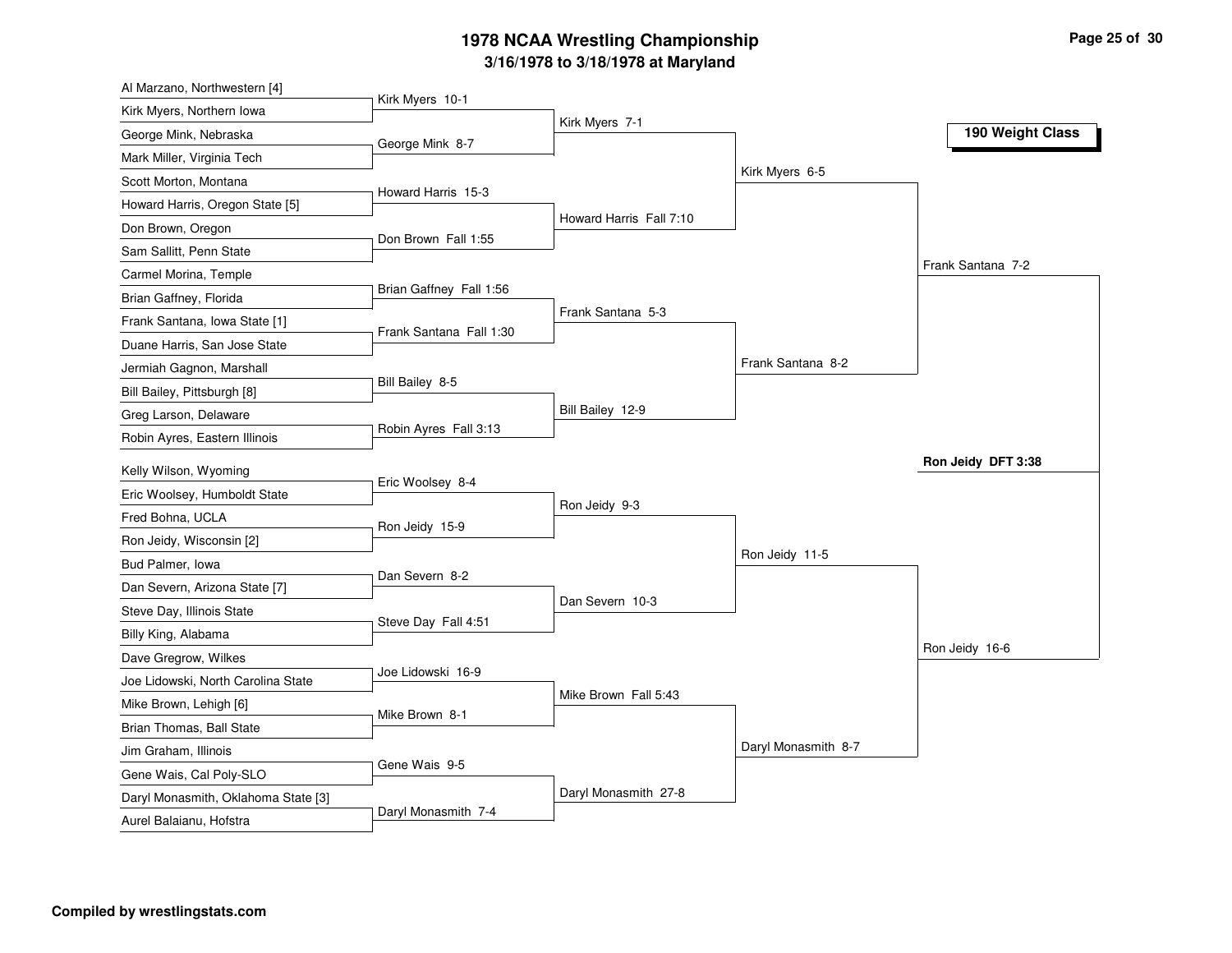| Marzano, Northwestern   |                       |                  |                      |                           |                                               |
|-------------------------|-----------------------|------------------|----------------------|---------------------------|-----------------------------------------------|
|                         |                       |                  |                      |                           | <b>190 Consolation Bracket</b>                |
|                         | Mink 11-3             |                  |                      |                           |                                               |
|                         |                       |                  |                      |                           |                                               |
| Mink, Nebraska          |                       | Harris Fall 2:13 |                      |                           |                                               |
|                         |                       |                  |                      |                           |                                               |
|                         | Harris, Oregon State  |                  |                      |                           |                                               |
|                         |                       |                  | Harris 12-2          |                           |                                               |
|                         |                       |                  |                      |                           | Monasmith 8-5                                 |
| Harris, San Jose State  |                       |                  |                      |                           |                                               |
|                         |                       |                  |                      | Monasmith, Oklahoma State |                                               |
|                         | Gaffney Fall 5:46     |                  |                      |                           |                                               |
| Gaffney, Florida        |                       | Bailey 7-2       |                      |                           |                                               |
|                         |                       |                  |                      |                           |                                               |
|                         | Bailey, Pittsburgh    |                  |                      |                           | Third Place: Mike Brown, Lehigh 5-3           |
|                         |                       |                  |                      |                           |                                               |
|                         |                       |                  |                      | <b>Fourth Place:</b>      | Daryl Monasmith, Oklahoma State               |
| Bohna, UCLA             |                       |                  |                      |                           | Fifth Place: Howard Harris, Oregon State 11-6 |
|                         |                       |                  |                      |                           | Sixth Place: Kirk Myers, Northern Iowa        |
|                         | Bohna 4-3             |                  |                      |                           |                                               |
|                         |                       |                  |                      |                           |                                               |
| Woolsey, Humboldt State |                       | Bohna 8-1        |                      |                           |                                               |
|                         | Severn, Arizona State |                  |                      |                           |                                               |
|                         |                       |                  |                      |                           |                                               |
|                         |                       |                  | Brown 13-3           |                           |                                               |
| Balaianu, Hofstra       |                       |                  |                      |                           | Brown 5-0                                     |
|                         |                       |                  | Myers, Northern Iowa |                           |                                               |
|                         |                       |                  |                      |                           |                                               |
|                         | Balaianu 11-1         |                  |                      |                           |                                               |
| Wais, Cal Poly-SLO      |                       | Brown Fall 4:46  |                      |                           |                                               |
|                         |                       |                  |                      |                           |                                               |
|                         | Brown, Lehigh         |                  |                      |                           |                                               |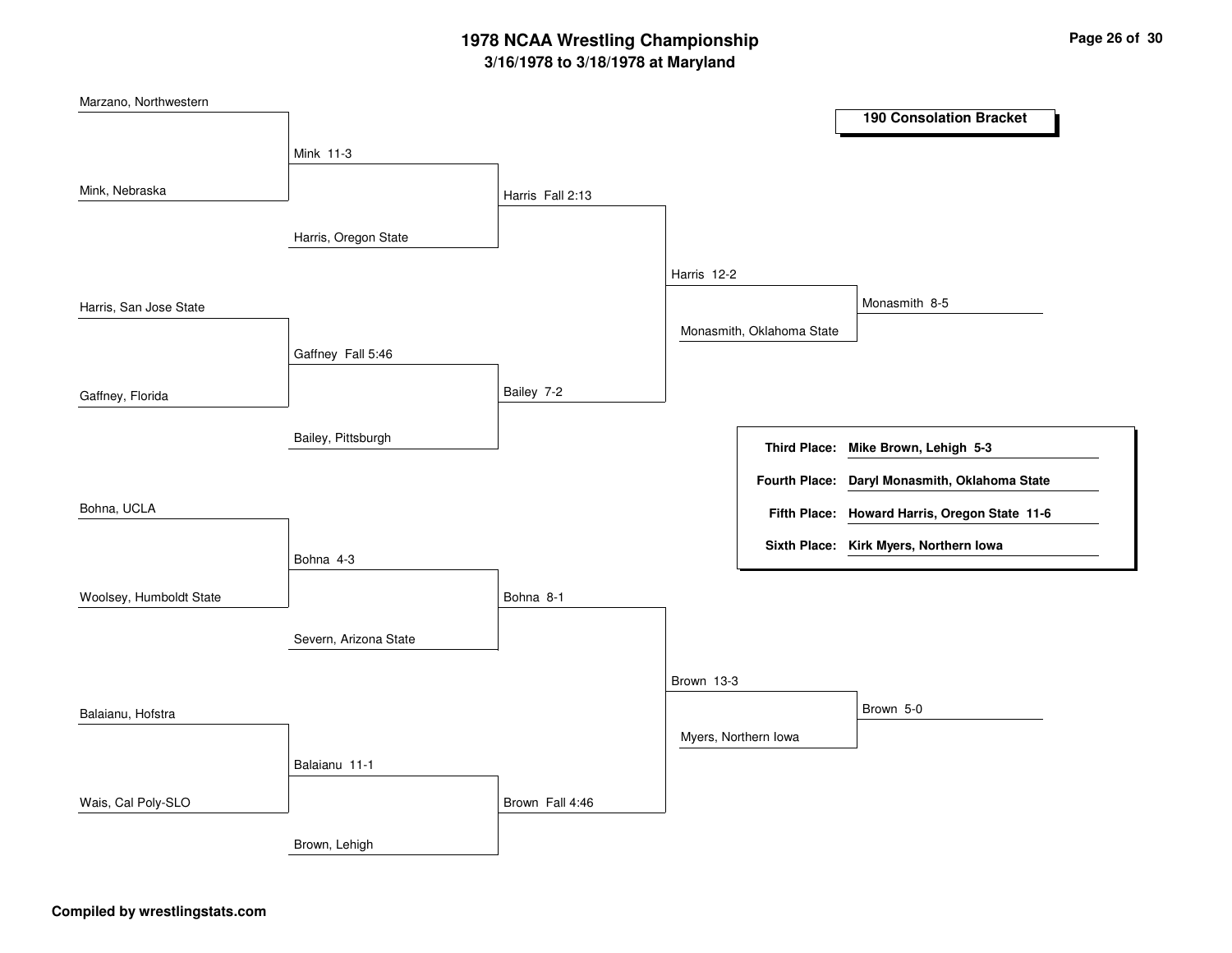### **Championship Pigtail Bouts for 190**

Bill Bailey - Pittsburgh

Bailey 11-4Pete Houghtailing - Kent State

Kelly Wilson - Wyoming

Wilson 12-1Bob McNally - New Hampshire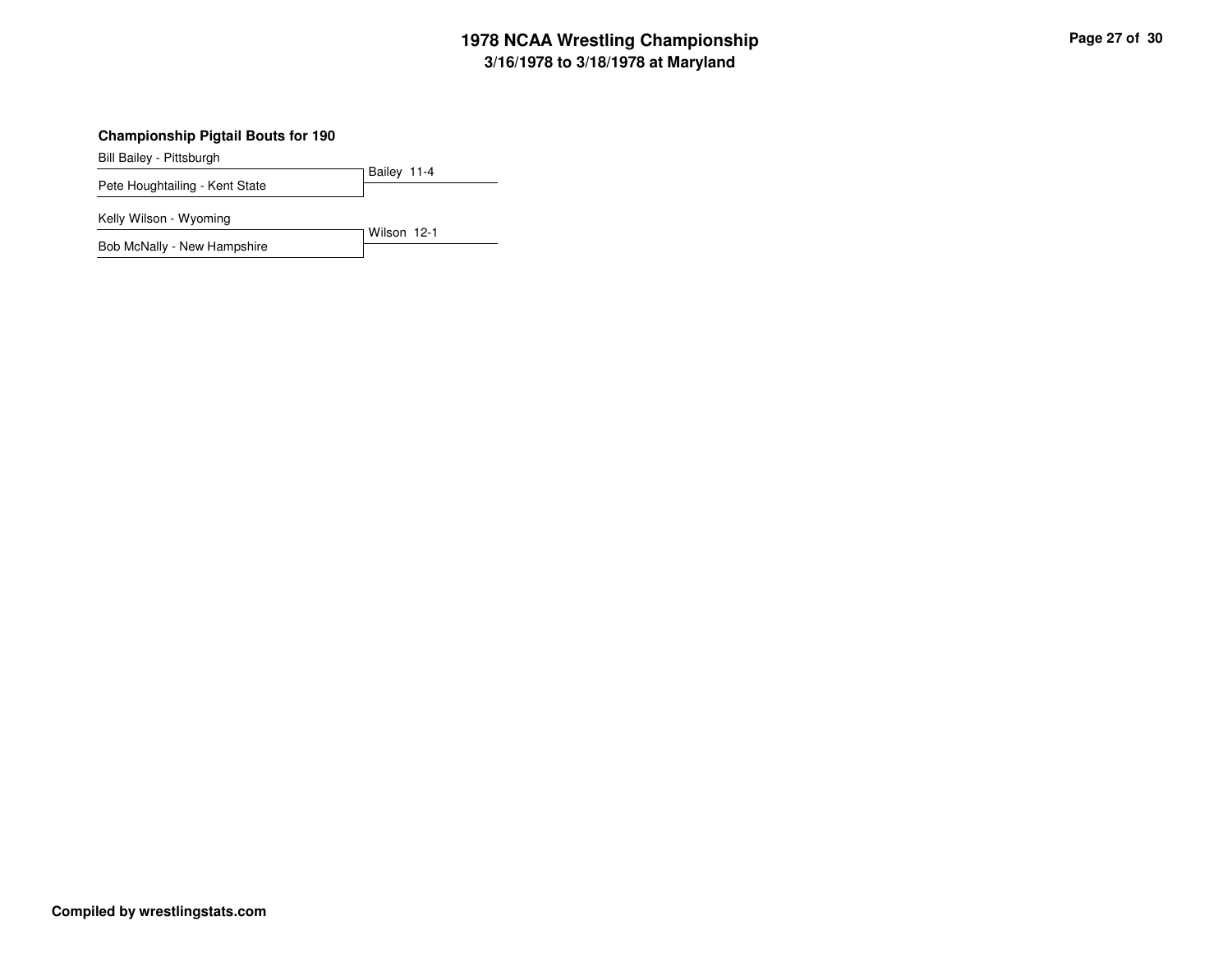| Bob Golic, Notre Dame [4]                            |                          |                         |                   |                         |
|------------------------------------------------------|--------------------------|-------------------------|-------------------|-------------------------|
| Tom Waldon, Iowa State                               | Bob Golic Fall 1:44      |                         |                   |                         |
| Barry Bennett, Concordia MN                          | Barry Bennett 9-3        | Bob Golic 6-2           |                   | <b>UNL Weight Class</b> |
| Mike Engwall, Arizona                                |                          |                         |                   |                         |
| Mark Stepanovich, Pittsburgh                         |                          |                         | Bob Golic 5-1     |                         |
| George Atiyeh, Louisiana State [5]                   | Mark Stepanovich 13-5    |                         |                   |                         |
| Nick Mygas, Navy                                     |                          | Jerry Anderson 6-2      |                   |                         |
| Jerry Anderson, Drake                                | Jerry Anderson Fall 7:43 |                         |                   |                         |
| Steve Bennett, Michigan                              |                          |                         |                   | Jimmy Jackson 11-5      |
| D.T. Joyner, East Carolina [8]                       | Steve Bennett 12-7       |                         |                   |                         |
| Mel Sharp, Bloomsburg                                |                          | Mitch Hull 17-3         |                   |                         |
| Mitch Hull, Wisconsin                                | Mitch Hull 8-6           |                         |                   |                         |
| George Moskowitz, California-Berkeley                |                          |                         | Jimmy Jackson 4-0 |                         |
| Jeff Blatnick, Springfield                           | Jeff Blatnick Fall 2:57  |                         |                   |                         |
| Jimmy Jackson, Oklahoma State [1]                    |                          | Jimmy Jackson 11-4      |                   |                         |
| Ralph Zigner, Tennessee-Chattanooga                  | Jimmy Jackson Fall 1:21  |                         |                   |                         |
| John Allen, Massachusetts                            |                          |                         |                   | Jimmy Jackson Fall 1:12 |
| Jesse Ponce, Idaho State                             | Jesse Ponce 8-4          |                         |                   |                         |
| Harold Smith, Kentucky [2]                           |                          | Harold Smith Fall 6:07  |                   |                         |
| Ralph Kuehn, San Jose State                          | Harold Smith Fall 0:38   |                         |                   |                         |
| Gary Peterson, Brigham Young [7]                     |                          |                         | Gary Peterson 2-1 |                         |
| Jerry Fultz, Ohio University                         | Gary Peterson 12-8       |                         |                   |                         |
| Jeff Gilman, Missouri                                |                          | Gary Peterson Fall 6:02 |                   |                         |
| Jim Becker, Minnesota                                | Jeff Gilman Fall 3:41    |                         |                   |                         |
|                                                      |                          |                         |                   | John Sefter 10-6        |
| Bob Tunstall, Maryland                               | John Bowlsby 9-1         |                         |                   |                         |
| John Bowlsby, Iowa [3]<br>Tim Payne, Cleveland State |                          | John Bowlsby 6-2        |                   |                         |
| Mike Rotunda, Syracuse                               | Tim Payne 7-2            |                         |                   |                         |
|                                                      |                          |                         | John Sefter 6-0   |                         |
| John Sefter, Princeton [6]                           | John Sefter Fall 4:58    |                         |                   |                         |
| Mike Garrison, Washington                            |                          | John Sefter 5-0         |                   |                         |
| Dave Pletcher, Lafayette                             | David Jack Fall 2:49     |                         |                   |                         |
| David Jack, Cal Poly-SLO                             |                          |                         |                   |                         |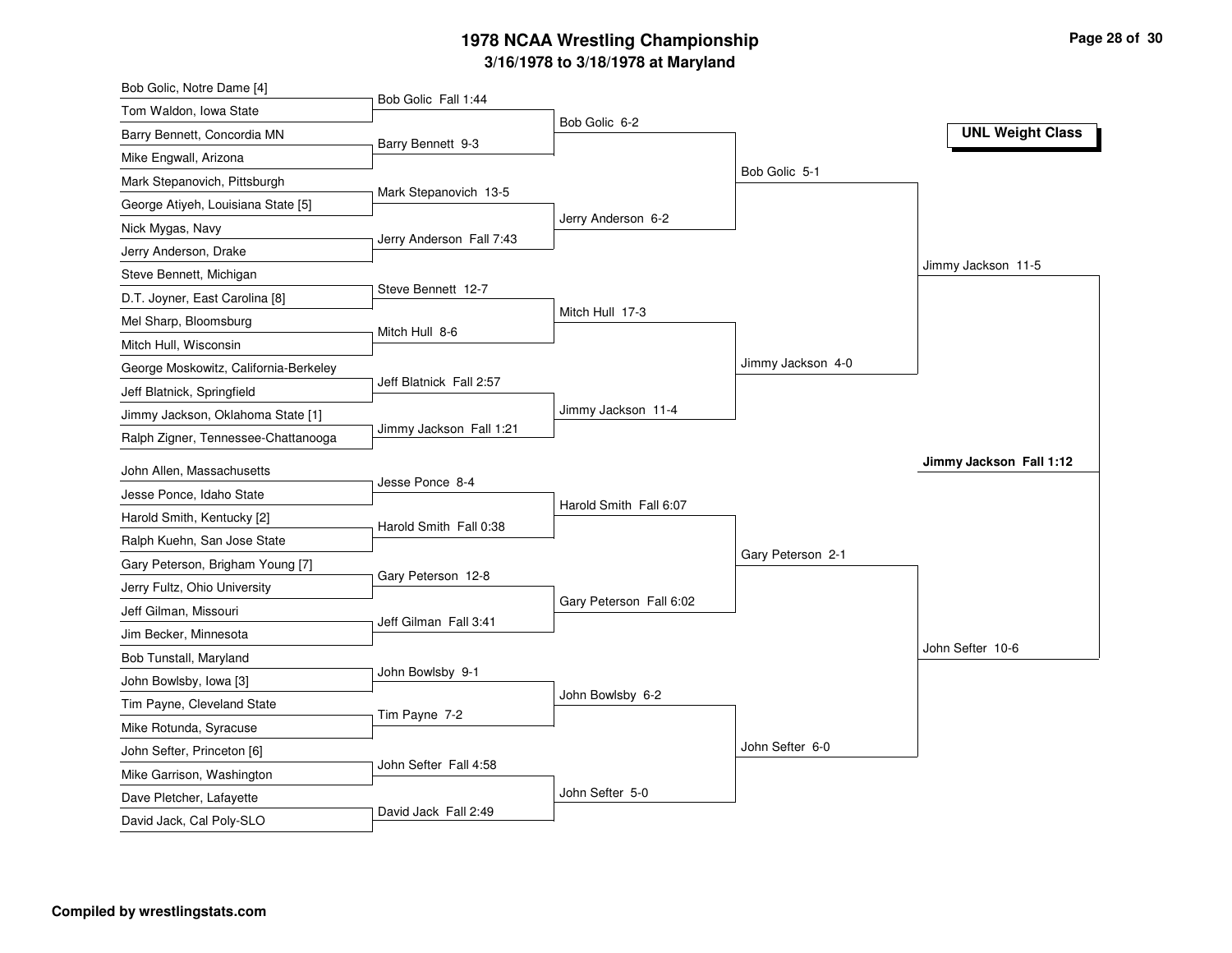| Waldon, Iowa State            |                    |                   |                   |                         |                                              |  |
|-------------------------------|--------------------|-------------------|-------------------|-------------------------|----------------------------------------------|--|
|                               |                    |                   |                   |                         | <b>UNL Consolation Bracket</b>               |  |
|                               | Bennett 3-0        |                   |                   |                         |                                              |  |
| Bennett, Concordia MN         |                    | Anderson 1-1, 3-0 |                   |                         |                                              |  |
|                               | Anderson, Drake    |                   |                   |                         |                                              |  |
|                               |                    |                   | Blatnick 9-0      |                         |                                              |  |
| Zigner, Tennessee-Chattanooga |                    |                   |                   |                         | Peterson 8-3                                 |  |
|                               | Blatnick Fall 3:48 |                   |                   | Peterson, Brigham Young |                                              |  |
| Blatnick, Springfield         |                    | Blatnick 3-1      |                   |                         |                                              |  |
|                               | Hull, Wisconsin    |                   |                   |                         | Third Place: Bob Golic, Notre Dame Fall 5:48 |  |
|                               |                    |                   |                   |                         | Fourth Place: Gary Peterson, Brigham Young   |  |
| Fultz, Ohio University        |                    |                   |                   |                         | Fifth Place: John Bowlsby, Iowa 2-2, 1-1 Cr  |  |
|                               | Fultz 9-5          |                   |                   |                         | Sixth Place: Jeff Blatnick, Springfield      |  |
| Gilman, Missouri              |                    | Smith Fall 1:59   |                   |                         |                                              |  |
|                               | Smith, Kentucky    |                   |                   |                         |                                              |  |
|                               |                    |                   | Bowlsby 4-2       |                         |                                              |  |
| Garrison, Washington          |                    |                   |                   |                         | Golic 2-1                                    |  |
|                               |                    |                   | Golic, Notre Dame |                         |                                              |  |
|                               | Jack Fall 1:50     |                   |                   |                         |                                              |  |
| Jack, Cal Poly-SLO            |                    | Bowlsby 4-0       |                   |                         |                                              |  |
|                               | Bowlsby, Iowa      |                   |                   |                         |                                              |  |